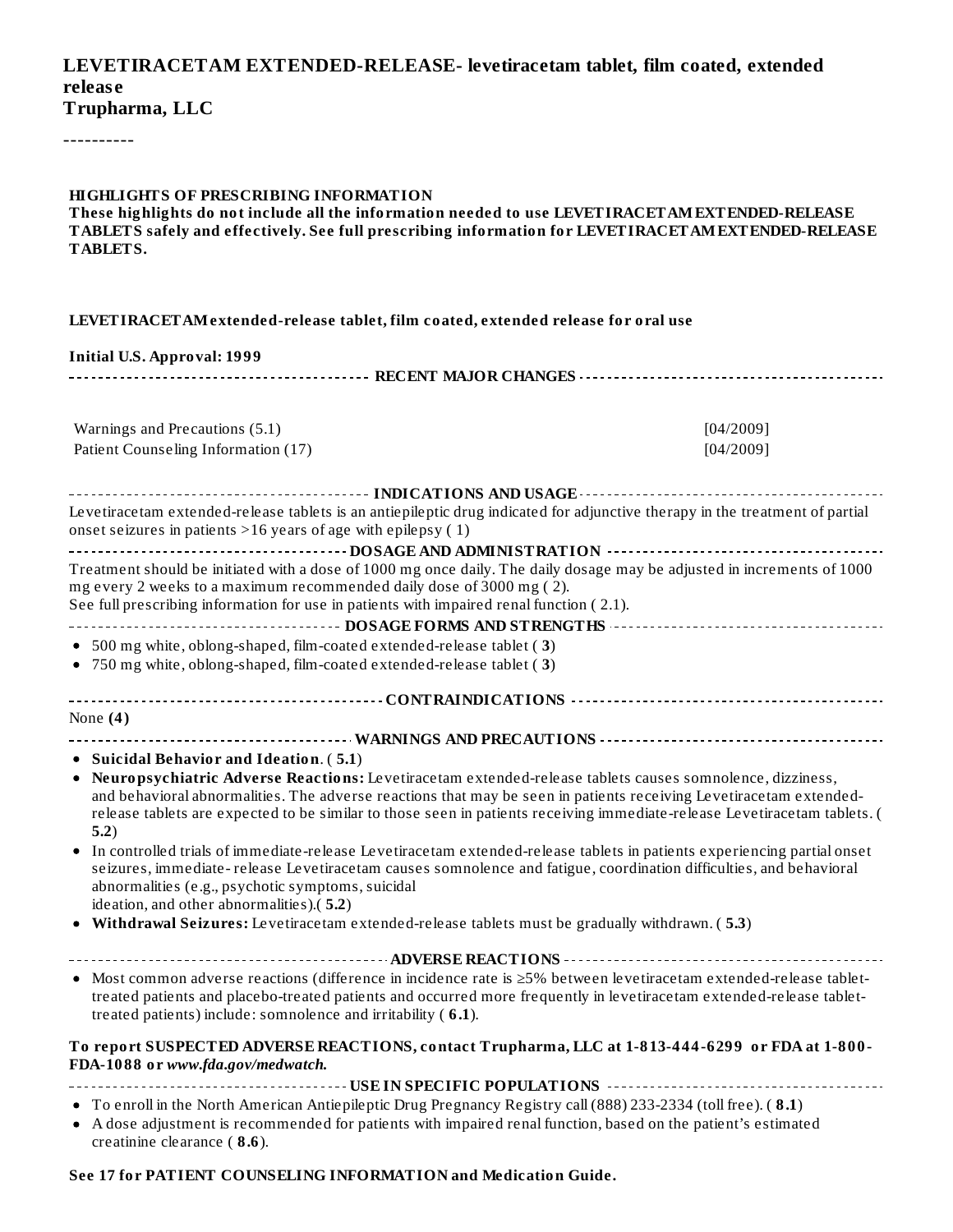#### **FULL PRESCRIBING INFORMATION: CONTENTS\***

#### **1 INDICATIONS AND USAGE**

#### **2 DOSAGE AND ADMINISTRATION**

2.1 Adult Patients With Impaired Renal Function

**3 DOSAGE FORMS AND STRENGTHS**

#### **4 CONTRAINDICATIONS**

#### **5 WARNINGS AND PRECAUTIONS**

5.1 Suicidal Behavior and Ideation

5.2 Neuropsychiatric Adverse Reactions

5.3 Withdrawal Seizures

5.4 Hematologic Abnormalities

- 5.5 Hepatic Abnormalities
- 5.6 Laboratory Tests

#### **6 ADVERSE REACTIONS**

6.1 Clinical Studies Experience

6.2 Postmarketing Experience

#### **7 DRUG INTERACTIONS**

7.1 General Information

7.2 Phenytoin

7.3 Valproate

7.4 Other Antiepileptic Drugs

7.5 Oral Contraceptives

7.6 Digoxin

7.7 Warfarin

7.8 Probenecid

#### **8 USE IN SPECIFIC POPULATIONS**

8.1 PREGNANCY

8.2 LABOR & DELIVERY

8.3 NURSING MOTHERS

8.4 PEDIATRIC USE

8.5 GERIATRIC USE

8.6 Use In Patients With Impaired Renal Function

#### **9 DRUG ABUSE AND DEPENDENCE**

#### **10 OVERDOSAGE**

#### **11 DESCRIPTION**

**12 CLINICAL PHARMACOLOGY**

12.1 MECHANISM OF ACTION

12.3 PHARMACOKINETICS

#### **13 NONCLINICAL TOXICOLOGY**

13.1 CARCINOGENESIS & MUTAGENESIS & IMPAIRMENT OF FERTILITY 13.2 ANIMAL PHARMACOLOGY & OR TOXICOLOGY

#### **14 CLINICAL STUDIES**

#### **16 HOW SUPPLIED/ STORAGE AND HANDLING**

16.1 How Supplied

16.2 Storage

#### **17 PATIENT COUNSELING INFORMATION**

\* Sections or subsections omitted from the full prescribing information are not listed.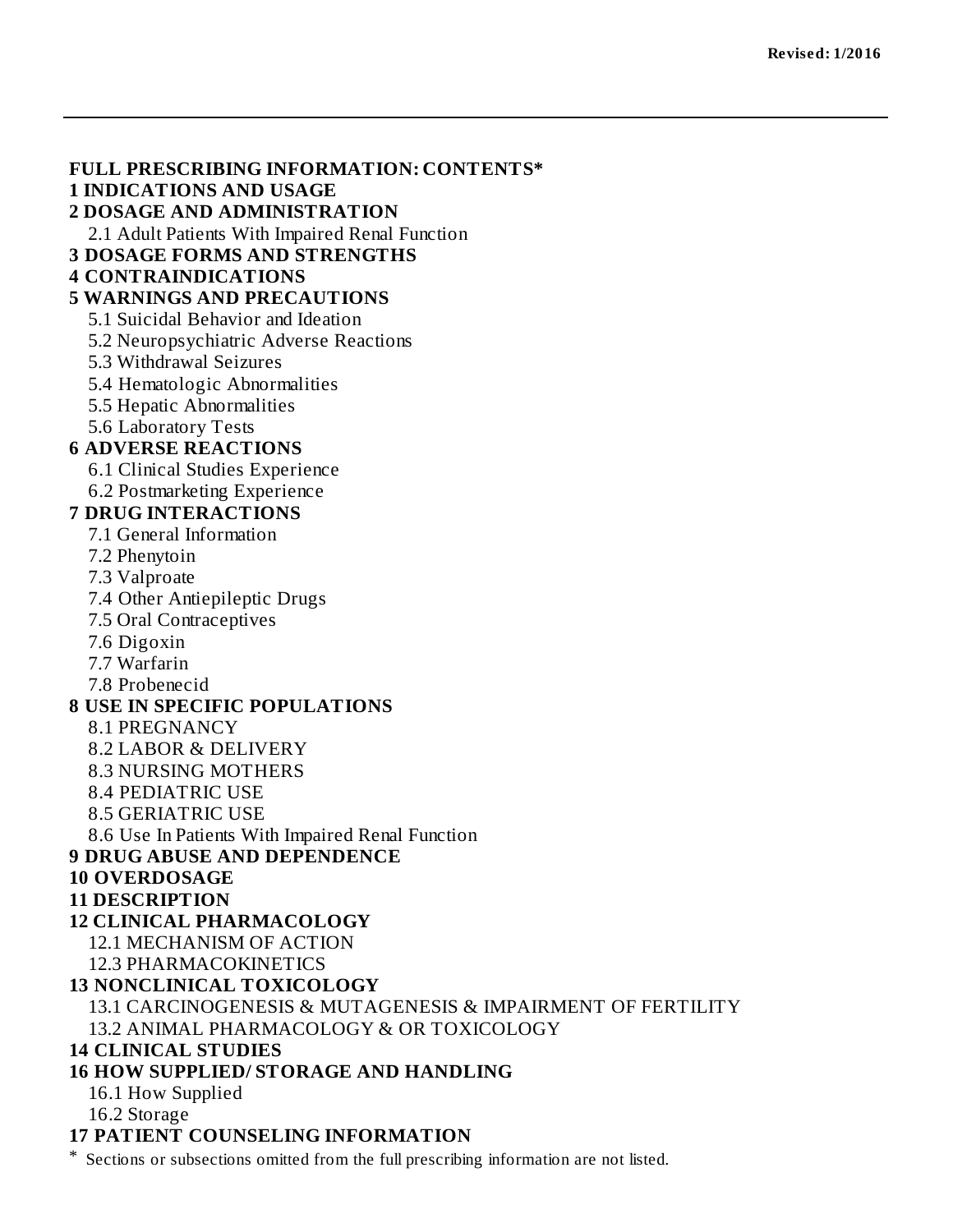#### **FULL PRESCRIBING INFORMATION**

#### **1 INDICATIONS AND USAGE**

Levetiracetam extended-release tablets is indicated as adjunctive therapy in the treatment of partial onset seizures in patients >16 years of age with epilepsy.

#### **2 DOSAGE AND ADMINISTRATION**

Treatment should be initiated with a dose of 1000 mg once daily. The daily dosage may be adjusted in increments of 1000 mg every 2 weeks to a maximum recommended daily dose of 3000 mg.

#### **2.1 Adult Patients With Impaired Renal Function**

Levetiracetam extended-release tablet dosing must be individualized according to the patients renal function status. Recommended doses and adjustment for dose for adults are shown in Table 1. To use this dosing table, an estimate of the patients creatinine clearance (CLcr) in mL/min is needed. CLcr in mL/min may be estimated from serum creatinine

(mg/dL) determination using the following formula:

[140-age (years)] x weight (kg) 72 x serum creatinine  $(mg/dL)$ <sup>1.</sup> For female patients

Then CLcr is adjusted for body surface area (BSA) as follows:

 $CLcr$  (mL/min) BSA subject  $(m^2)$ 

| Group    | Creatinine                   | Dosage      | Frequency  |  |
|----------|------------------------------|-------------|------------|--|
|          | Clearance                    | (mg)        |            |  |
|          | (mL/min/1.73m <sup>2</sup> ) |             |            |  |
| Normal   | > 80                         | $1000$ to   | Every 24 h |  |
|          |                              | 3000        |            |  |
| Mild     | 50 to 80                     | $1000$ to   | Every 24 h |  |
|          |                              | 2000        |            |  |
| Moderate | 30 to 50                     | 500 to 1500 | Every 24 h |  |
| Severe   | $<$ 30                       | 500 to 1000 | Every 24 h |  |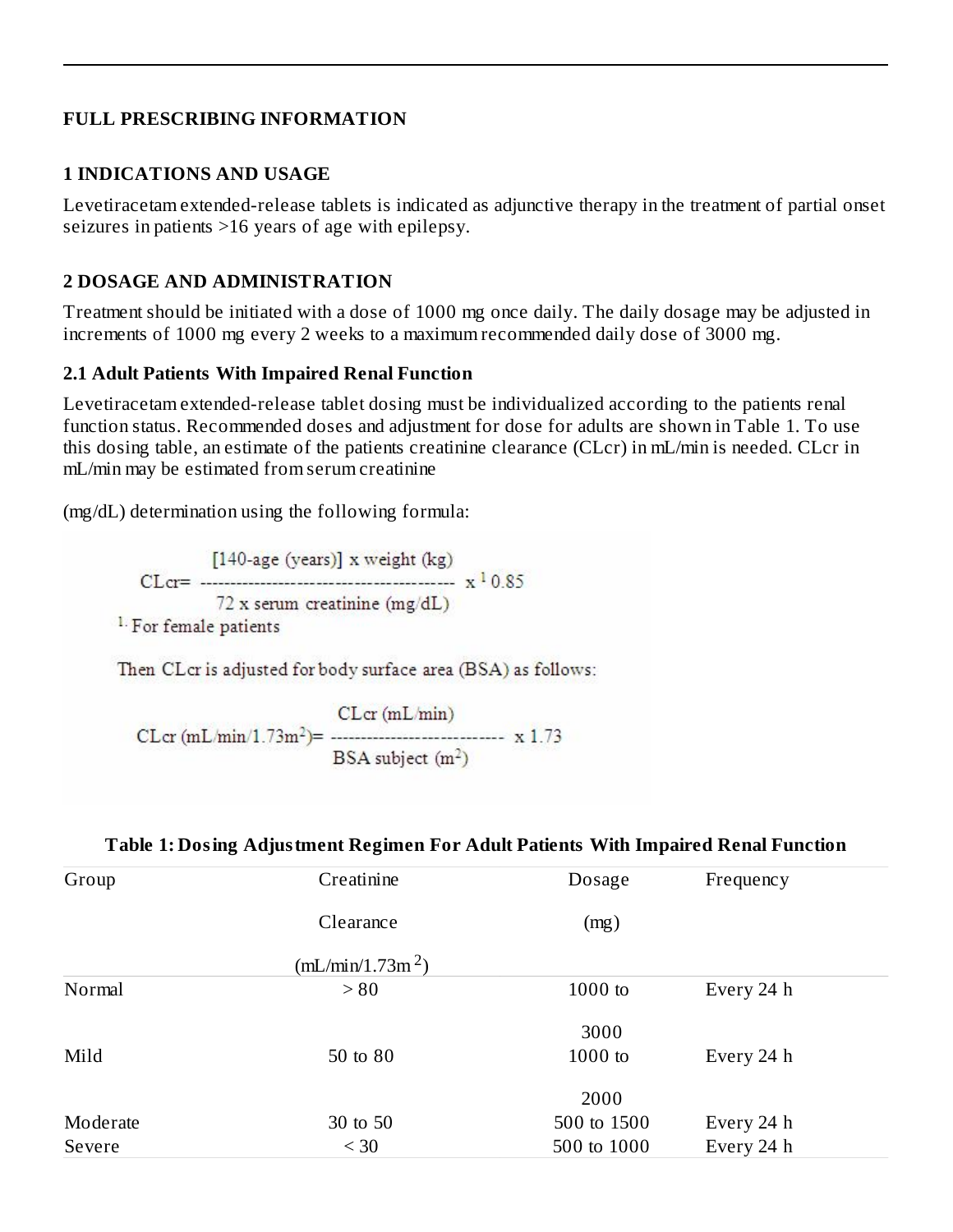#### **3 DOSAGE FORMS AND STRENGTHS**

Levetiracetam 500 mg extended-release tablets are white, oblong-shaped, film-coated imprinted in green with "P46" on one side.

Levetiracetam 750 mg extended-release tablets are white, oblong-shaped, film-coated imprinted in green with "P47" on one side.

### **4 CONTRAINDICATIONS**

None

### **5 WARNINGS AND PRECAUTIONS**

#### **5.1 Suicidal Behavior and Ideation**

Antiepileptic drugs (AEDs), including levetiracetam extended-release tablets, increase the risk of suicidal thoughts or behavior in patients taking these drugs for any indication. Patients treated with any AED for any indication should be monitored for the emergence or worsening of depression, suicidal thoughts or behavior, and/or any unusual changes in mood or behavior.

Pooled analyses of 199 placebo-controlled clinical trials (mono- and adjunctive therapy) of 11 different AEDs showed that patients randomized to one of the AEDs had approximately twice the risk (adjusted Relative Risk 1.8, 95% CI:1.2, 2.7) of suicidal thinking or behavior compared to patients randomized to placebo. In these trials, which had a median treatment duration of 12 weeks, the estimated incidence rate of suicidal behavior or ideation among 27,863 AED-treated patients was 0.43%, compared to 0.24% among 16,029 placebo-treated patients, representing an increase of approximately one case of suicidal thinking or behavior for every 530 patients treated. There were four suicides in drug-treated patients in the trials and none in placebo-treated patients, but the number is too small to allow any conclusion about drug effect on suicide.

The increased risk of suicidal thoughts or behavior with AEDs was observed as early as one week after starting drug treatment with AEDs and persisted for the duration of treatment assessed. Because most trials included in the analysis did not extend beyond 24 weeks, the risk of suicidal thoughts or behavior beyond 24 weeks could not be assessed.

The risk of suicidal thoughts or behavior was generally consistent among drugs in the data analyzed. The finding of increased risk with AEDs of varying mechanisms of action and across a range of indications suggests that the risk applies to all AEDs used for any indication. The risk did not vary substantially by age (5-100 years) in the clinical trials analyzed. Table 2 shows absolute and relative risk by indication for all evaluated AEDs.

|             | Placebo patients<br>Indication with Events Per<br>1000 Patients | with Events<br>Per 1000<br>Patients | Drug patients Relative Risk:<br>Incidence of Events in<br>Drug Patients/Incidence<br>in Placebo Patients | Risk difference:<br><b>Additional Drug</b><br>Patients with Events<br>Per 1000 patients |
|-------------|-----------------------------------------------------------------|-------------------------------------|----------------------------------------------------------------------------------------------------------|-----------------------------------------------------------------------------------------|
| Epilepsy    | $1.0\,$                                                         | 3.4                                 | 3.5                                                                                                      | 2.4                                                                                     |
| Psychiatric | 5.7                                                             | 8.5                                 | 1.5                                                                                                      | 2.9                                                                                     |
| Other       | 1.0                                                             | 1.8                                 | 1.9                                                                                                      | 0.9                                                                                     |
| Total       | 2.4                                                             | 4.3                                 | 1.8                                                                                                      | 1 ዓ                                                                                     |

# **Table 2: Risk by indication for antiepileptic drugs in the pooled analysis**

The relative risk for suicidal thoughts or behavior was higher in clinical trials for epilepsy than in clinical trials for psychiatric or other conditions, but the absolute risk differences were similar for the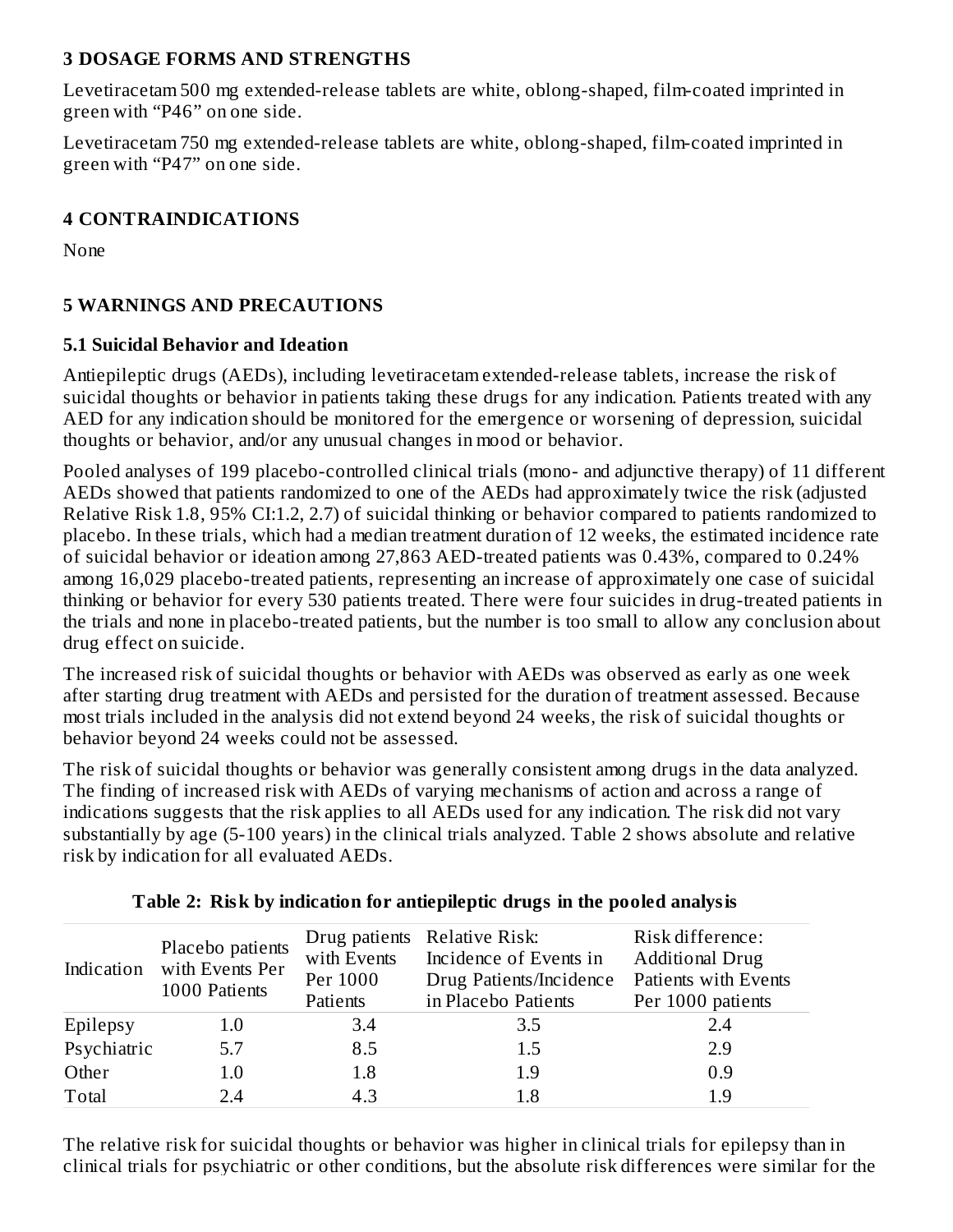epilepsy and psychiatric indications.

Anyone considering prescribing levetiracetam extended-release tablets or any other AED must balance the risk of suicidal thoughts or behavior with the risk of untreated illness. Epilepsy and many other illnesses for which AEDs are prescribed are themselves associated with morbidity and mortality and an increased risk of suicidal thoughts and behavior. Should suicidal thoughts and behavior emerge during treatment, the prescriber needs to consider whether the emergence of these symptoms in any given patient may be related to the illness being treated.

Patients, their caregivers, and families should be informed that AEDs increase the risk of suicidal thoughts and behavior and should be advised of the need to be alert for the emergence or worsening of the signs and symptoms of depression, any unusual changes in mood or behavior, or the emergence of suicidal thoughts, behavior, or thoughts about self-harm. Behaviors of concern should be reported immediately to healthcare providers.

# **5.2 Neuropsychiatric Advers e Reactions**

### *Levetiracetam extended-release tablets*

In some patients experiencing partial onset seizures, levetiracetam extended-release causes somnolence, dizziness, and behavioral abnormalities.

In the levetiracetam extended-release tablet double-blind, controlled trial in patients experiencing partial onset seizures, 7.8% of levetiracetam extended-release tablet treated patients experienced somnolence compared to 2.5% of placebo-treated patients. Dizziness was reported in 5.2% of levetiracetam extended-release tablet treated patients compared to 2.5% of placebo-treated patients.

A total of 6.5% of levetiracetam extended-release tablet-treated patients experienced non-psychotic behavioral disorders (reported as irritability and aggression) compared to 0% of placebo-treated patients. Irritability was reported in 6.5% of levetiracetam extended-release tablet treated patients. Aggression was reported in 1.3% oflevetiracetam extended-release tablet treated patients.

No patient discontinued treatment or had a dose reduction as a result of these adverse reactions.

The number of patients exposed to levetiracetam extended-release tablets was considerably smaller than the number of patients exposed to immediate-release levetiracetam tablets in controlled trials. Therefore, certain adverse reactions observed in the immediate-release levetiracetam tablets controlled trials may also occur in patients receiving levetiracetam extended-release tablets.

# *Immediate-Release Levetiracetam Tablets*

In controlled trials of immediate-release levetiracetam tablets in patients experiencing partial onset seizures, immediate-release levetiracetam tablets cause the occurrence of central nervous system adverse reactions that can be classified into the following categories: 1) somnolence and fatigue, 2) coordination difficulties, and 3) behavioral abnormalities.

In controlled trials of adult patients with epilepsy experiencing partial onset seizures, 14.8% of immediate-release levetiracetam tablet-treated patients reported somnolence, compared to 8.4% of placebo patients. There was no clear dose response up to 3000 mg/day.

In controlled trials of adult patients with epilepsy experiencing partial onset seizures, 14.7% of treated patients reported asthenia, compared to 9.1% of placebo patients.

A total of 3.4% of immediate-release levetiracetam tablet-treated patients experienced coordination difficulties, (reported as either ataxia, abnormal gait, or incoordination) compared to 1.6% of placebo patients.

Somnolence, asthenia and coordination difficulties occurred most frequently within the first 4 weeks of treatment.

In controlled trials of patients with epilepsy experiencing partial onset seizures, 5 (0.7%) immediate-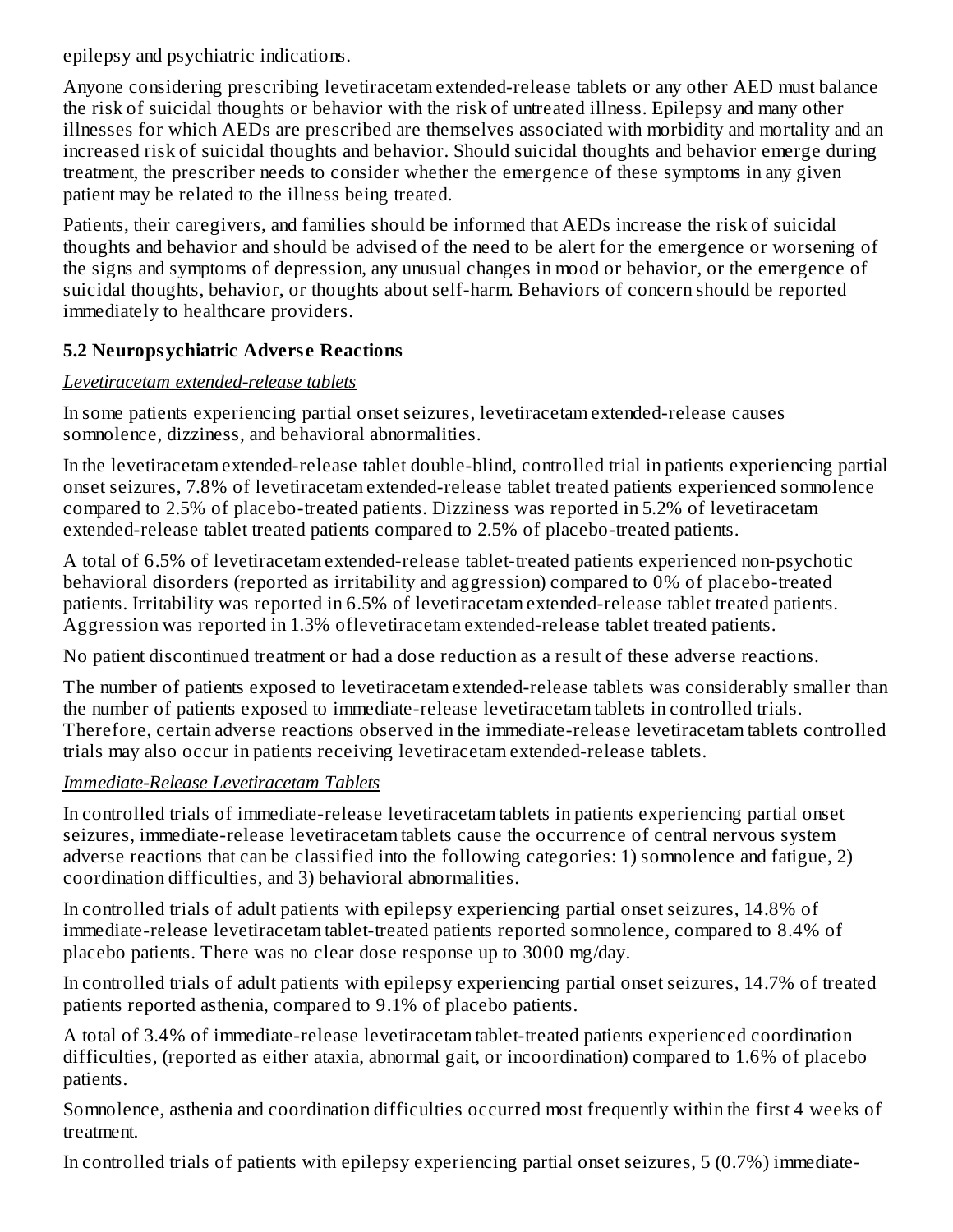release levetiracetam tablet-treated patients experienced psychotic symptoms compared to 1 (0.2%) placebo patient.

A total of 13.3% of immediate-release levetiracetam tablet patients experienced other behavioral symptoms (reported as aggression, agitation, anger, anxiety, apathy, depersonalization, depression, emotional lability, hostility, irritability, etc.) compared to 6.2% of placebo patients.

# **5.3 Withdrawal Seizures**

Antiepileptic drugs, including levetiracetam extended-release tablets, should be withdrawn gradually to minimize the potential of increased seizure frequency.

# **5.4 Hematologic Abnormalities**

Although there were no obvious hematologic abnormalities observed in treated patients in the levetiracetam extended-release tablet controlled study, the limited number of patients makes any conclusion tentative. The data from the partial seizure patients in the immediate-release levetiracetam tablets controlled studies should be considered to be relevant for levetiracetam extended-release tablettreated patients.

In controlled trials of immediate-release levetiracetam tablets in patients experiencing partial onset seizures, minor, but statistically significant, decreases compared to placebo in total mean RBC count  $(0.03 \times 10^{-6}$ /mm <sup>3</sup>), mean hemoglobin (0.09 g/dL), and mean hematocrit (0.38%), were seen in immediate-release levetiracetam-treated patients. A total of 3.2% of treated and 1.8% of placebo patients had at least one possibly significant (≤2.8 x 10  $^9$ /L) decreased WBC, and 2.4% of treated and 1.4% of placebo patients had at least one possibly significant  $(\leq 1.0 \times 10^{-9}L)$  decreased neutrophil count. Of the treated patients with a low neutrophil count, all but one rose towards or to baseline with continued treatment. No patient was discontinued secondary to low neutrophil counts.

# **5.5 Hepatic Abnormalities**

There were no meaningful changes in mean liver function tests (LFT) in the levetiracetam extendedrelease tablets controlled trial. No patients were discontinued from the controlled trial for LFT abnormalities.

There were no meaningful changes in mean liver function tests (LFT) in controlled trials of immediaterelease levetiracetam tablets in adult patients; lesser LFT abnormalities were similar in drug and placebo-treated patients in controlled trials (1.4%). No patients were discontinued from controlled trials for LFT abnormalities except for 1 (0.07%) adult epilepsy patient receiving open treatment.

# **5.6 Laboratory Tests**

Although effects on laboratory tests were not clinically significant with levetiracetam extendedrelease tablet treatment, it is expected that the data from immediate-release levetiracetam tablets controlled studies would be considered relevant for levetiracetam extended-release tablet-treated patients.

Although most laboratory tests are not systematically altered with immediate-release levetiracetam tablets treatment, there have been relatively infrequent abnormalities seen in hematologic parameters and liver function tests.

# **6 ADVERSE REACTIONS**

# **6.1 Clinical Studies Experience**

Because clinical trials are conducted under widely varying conditions, adverse reaction rates observed in the clinical trials of a drug cannot be directly compared to rates in the clinical trials of another drug and may not reflect the rates observed in practice.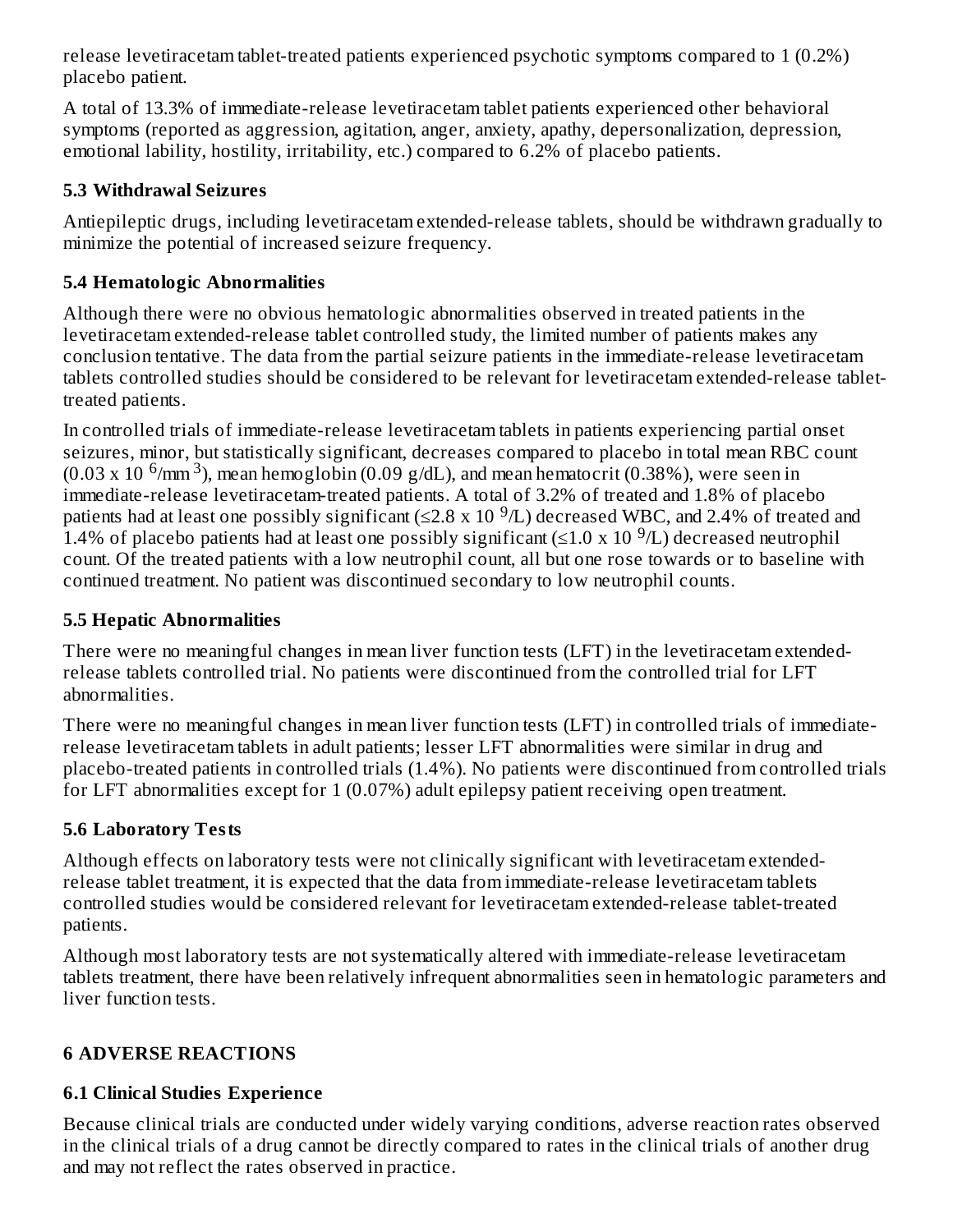The prescriber should be aware that the adverse reaction incidence figures in the following table, obtained when levetiracetam extended-release tablets were added to concurrent AED therapy, cannot be used to predict the frequency of adverse experiences in the course of usual medical practice where patient characteristics and other factors may differ from those prevailing during clinical studies. Similarly, the cited frequencies cannot be directly compared with figures obtained from other clinical investigations involving different treatments, uses, or investigators. An inspection of these frequencies, however, does provide the prescriber with one basis to estimate the relative contribution of drug and non-drug factors to the adverse reaction incidences in the population studied.

#### *Levetiracetam Extended-Release Tablets*

In the well-controlled clinical study using levetiracetam extended-release tablets in patients with partial onset seizures, the most frequently reported adverse reactions in patients receiving levetiracetam extended-release tablets in combination with other AEDs, not seen at an equivalent frequency among placebo-treated patients, were irritability and somnolence.

Table 3 lists treatment-emergent adverse reactions that occurred in at least 5% of epilepsy patients treated with levetiracetam extended-release tablets participating in the placebo-controlled study and were numerically more common than in patients treated with placebo. In this study, either levetiracetam extended-release tablets or placebo was added to concurrent AED therapy. Adverse reactions were usually mild to moderate in intensity.

| <b>Body</b><br><b>Reaction</b>         | Extended-<br>System/Adverse<br>ReleaseLevetiracetamTablets(N=77)% | Placebo( $N=79$ )% |
|----------------------------------------|-------------------------------------------------------------------|--------------------|
| <b>Gas trointes tinal</b>              |                                                                   |                    |
| <b>Disorders</b>                       |                                                                   |                    |
| Nausea                                 | 5                                                                 | 3                  |
| <b>Infections</b> and                  |                                                                   |                    |
| <b>Infestations</b>                    |                                                                   |                    |
| Influenza                              | 8                                                                 | 4                  |
| Nasopharyngitis                        | 7                                                                 | 5                  |
| <b>Nervous</b>                         |                                                                   |                    |
| <b>System</b>                          |                                                                   |                    |
| <b>Disorders</b>                       |                                                                   |                    |
| Somnolence                             | 8                                                                 | 3                  |
| <b>Dizziness</b>                       | 5                                                                 | 3                  |
| <b>Psychiatric</b><br><b>Disorders</b> |                                                                   |                    |
| Irritability                           | 7                                                                 | 0                  |

**Table 3:Incidence (%) Of Treatment-Emergent Advers e Reactions In The Placebo-Controlled, Add-On Study By Body System (Advers e Reactions Occurred In At Least 5% Of levetiracetam extended-releas e Tablets-Treated Patients And Occurred More Frequently Than Placebo-Treated Patients)**

*Discontinuation Or Dose Reduction In The Levetiracetam extended-release Tablets Well-Controlled Clinical Study*

In the well-controlled clinical study using levetiracetam extended-release tablets, 5.2% of patients receiving levetiracetam extended-release tablets and 2.5% receiving placebo discontinued as a result of an adverse event. The adverse reactions that resulted in discontinuation and that occurred more frequently in levetiracetam extended-release tablet-treated patients than in placebo-treated patients were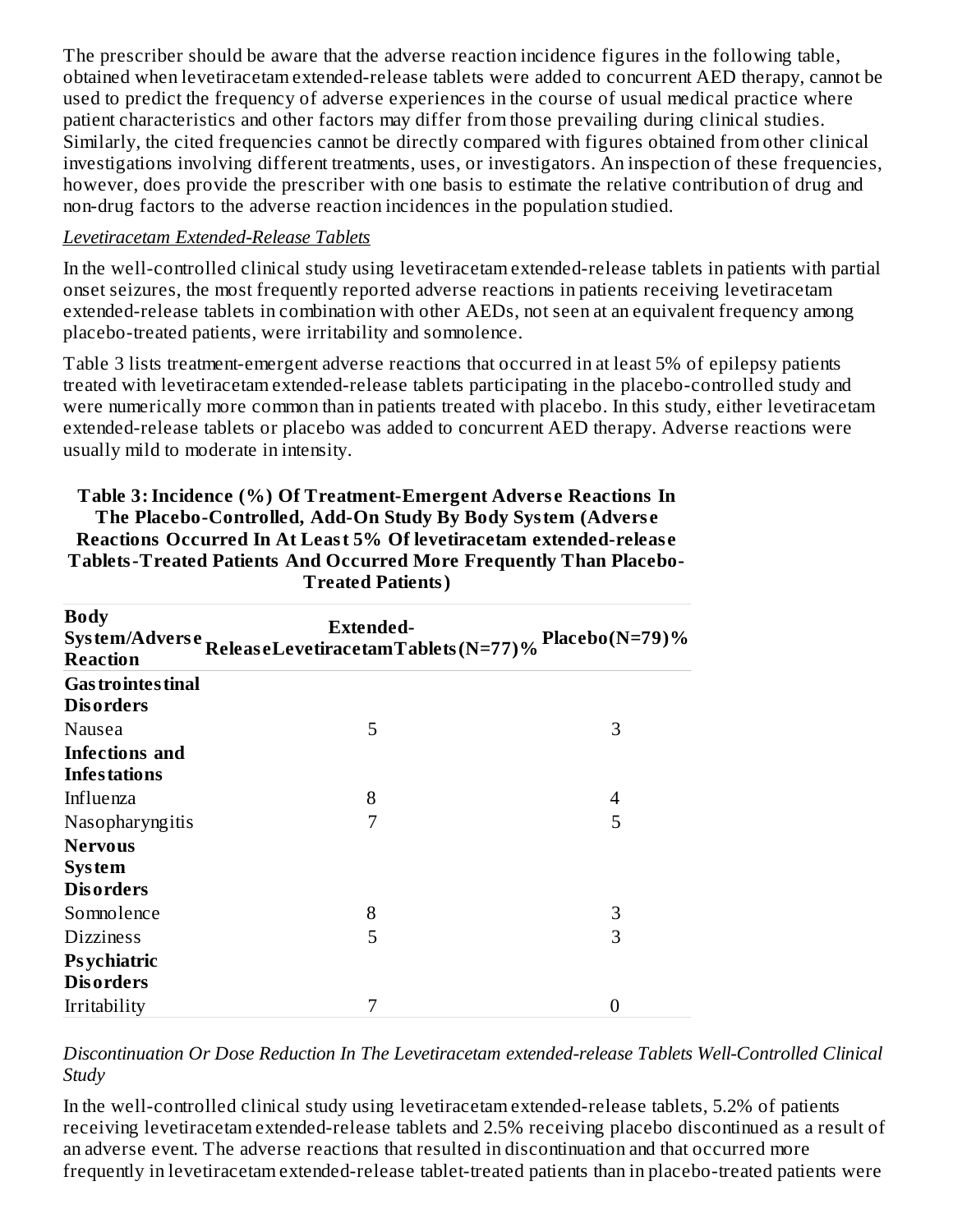asthenia, epilepsy, mouth ulceration, rash and respiratory failure. Each of these adverse reactions led to discontinuation in an levetiracetam extended-release tablet-treated patient and no placebo-treated patients.

#### *Comparison Of Gender, Age And Race*

There are insufficient data for levetiracetam extended-release tablets to support a statement regarding the distribution of adverse experience reports by gender, age and race.

Table 4 lists the adverse reactions seen in the well-controlled studies of immediate-release levetiracetam tablets in adult patients experiencing partial onset seizures. Although the pattern of adverse reactions in the levetiracetam extended-release tablets study seems somewhat different from that seen in partial onset seizure well-controlled studies for immediate-release levetiracetam tablets, this is possibly due to the much smaller number of patients in this study compared to the immediaterelease tablet studies. The adverse reactions for levetiracetam extended-release tablets are expected to be similar to those seen with immediate-release levetiracetam tablets.

#### *Immediate-Release Levetiracetam Tablets*

In well-controlled clinical studies of immediate-release levetiracetam tablets as adjunctive therapy to other AEDs in adults with partial onset seizures, the most frequently reported adverse reactions, not seen at an equivalent frequency among placebo-treated patients, were somnolence, asthenia, infection and dizziness.

Table 4 lists treatment-emergent adverse reactions that occurred in at least 1% of adult epilepsy patients treated with immediate-release levetiracetam tablets participating in placebo-controlled studies and were numerically more common than in patients treated with placebo. In these studies, either immediaterelease levetiracetam tablets or placebo was added to concurrent AED therapy. Adverse reactions were usually mild to moderate in intensity.

| <b>Body System/Adverse</b><br><b>Reaction</b> | Immediate-ReleaseLevetiracetam<br>Tablets ( $N=769$ )% | Placebo( $N=439$ )% |  |
|-----------------------------------------------|--------------------------------------------------------|---------------------|--|
| <b>Body as a Whole</b>                        |                                                        |                     |  |
| Asthenia                                      | 15                                                     | 9                   |  |
| Headache                                      | 14                                                     | 13                  |  |
| Infection                                     | 13                                                     | 8                   |  |
| Pain                                          | 7                                                      | 6                   |  |
| <b>Digestive System</b>                       |                                                        |                     |  |
| Anorexia                                      | 3                                                      | $\overline{2}$      |  |
| <b>Nervous System</b>                         |                                                        |                     |  |
| Somnolence                                    | 15                                                     | 8                   |  |
| <b>Dizziness</b>                              | 9                                                      | 4                   |  |
| Depression                                    | 4                                                      | 2                   |  |
| <b>Nervousness</b>                            | 4                                                      | 2                   |  |
| Ataxia                                        | З                                                      |                     |  |
| Vertigo                                       | З                                                      |                     |  |
| Amnesia                                       | 2                                                      |                     |  |
| Anxiety                                       | 2                                                      |                     |  |

#### **Table 4:Incidence (%) Of Treatment-Emergent Advers e Reactions In Placebo-Controlled, Add-On Studies In Adults Experiencing Partial Ons et Seizures By Body System (Advers e Reactions Occurred In At Least 1% Of Immediate-releas e Levetiracetam Tablet-Treated Patients And Occurred More Frequently Than Placebo-Treated Patients)**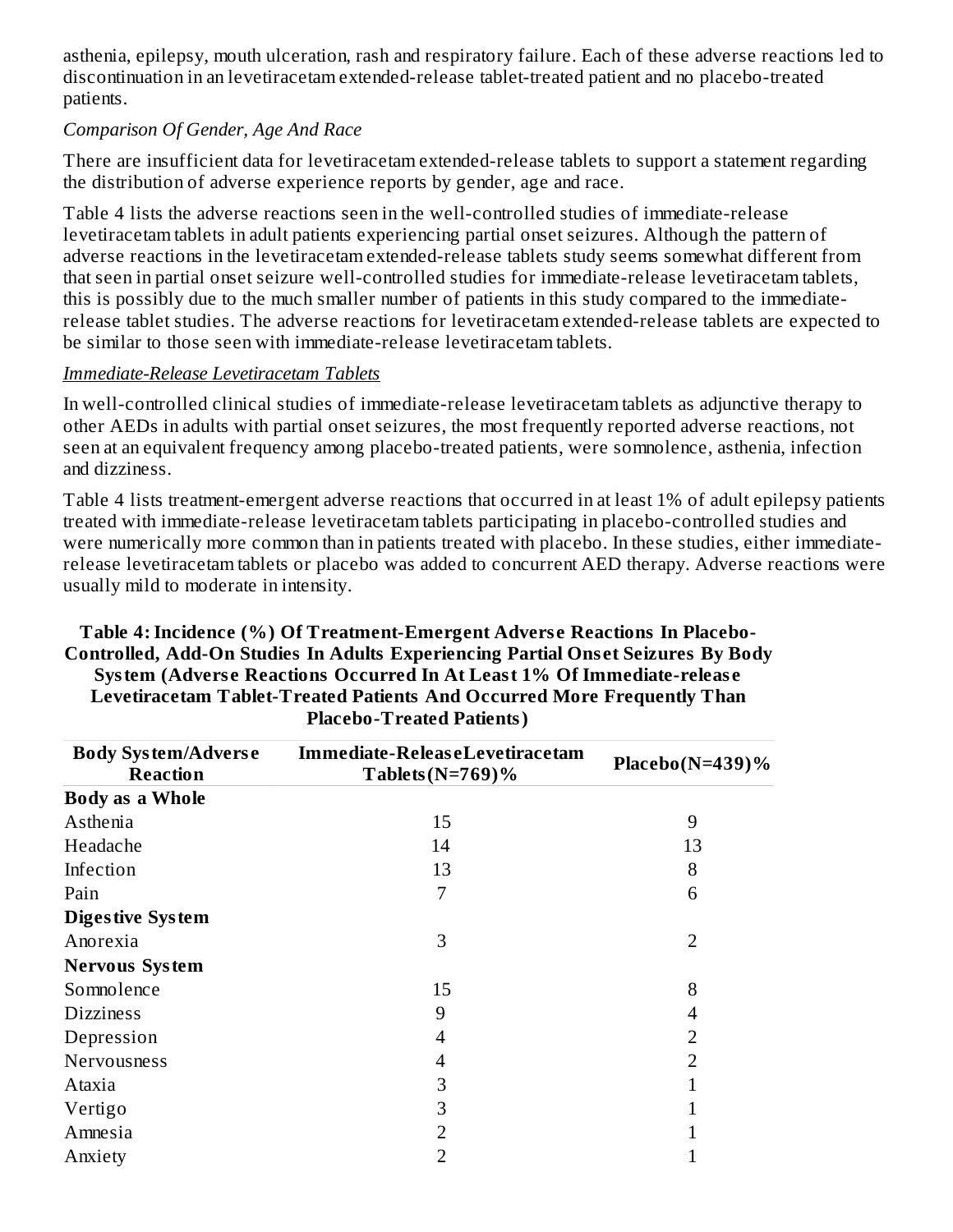| Hostility                 |   |   |
|---------------------------|---|---|
| Paresthesia               | 2 |   |
| <b>Emotional Lability</b> | 2 | U |
| <b>Respiratory System</b> |   |   |
| Pharyngitis               | 6 | 4 |
| Rhinitis                  | 4 | 3 |
| Cough Increased           |   |   |
| Sinusitis                 | 2 |   |
| <b>Special Senses</b>     |   |   |
| Diplopia                  |   |   |

In addition, the following adverse reactions were seen in other well-controlled studies of immediaterelease levetiracetam tablets: balance disorder, disturbance in attention, eczema, hyperkinesia, memory impairment, myalgia, personality disorders, pruritus, and vision blurred.

### **6.2 Postmarketing Experience**

In addition to the adverse reactions listed above for immediate-release levetiracetam tablets [ *see Adverse Reactions (6.1)*], the following adverse events have been identified during postapproval use of immediate-release levetiracetam tablets. Because these events are reported voluntarily from a population of uncertain size, it is not always possible to reliably estimate their frequency or establish a causal relationship to drug exposure. The listing is alphabetized: abnormal liver function test, hepatic failure, hepatitis, leukopenia, neutropenia, pancreatitis, pancytopenia (with bone marrow suppression identified in some of these cases), thrombocytopenia and weight loss. Alopecia has been reported with immediate-release levetiracetam tablet use; recovery was observed in majority of cases where immediate-release levetiracetam tablets were discontinued.

# **7 DRUG INTERACTIONS**

#### **7.1 General Information**

*In vitro* data on metabolic interactions indicate that levetiracetam extended-release tablets are unlikely to produce, or be subject to, pharmacokinetic interactions. Levetiracetam and its major metabolite, at concentrations well above Cmax levels achieved within the therapeutic dose range, are neither inhibitors of nor high affinity substrates for human liver cytochrome P450 isoforms, epoxide hydrolase or UDPglucuronidation enzymes. In addition, levetiracetam does not affect the *in vitro* glucuronidation of valproic acid.

Levetiracetam circulates largely unbound (<10% bound) to plasma proteins; clinically significant interactions with other drugs through competition for protein binding sites are therefore unlikely.

Potential pharmacokinetic interactions were assessed in clinical pharmacokinetic studies (phenytoin, valproate, oral contraceptive, digoxin, warfarin, probenecid) and through pharmacokinetic screening with immediate-release levetiracetam tablets in the placebo-controlled clinical studies in epilepsy patients. The following are the results of these studies. The potential for drug interactions for levetiracetam extended-release tablets is expected to be essentially the same as that with immediaterelease levetiracetam tablets.

#### **7.2 Phenytoin**

Immediate-release levetiracetam tablets (3000 mg daily) had no effect on the pharmacokinetic disposition of phenytoin in patients with refractory epilepsy. Pharmacokinetics of levetiracetam were also not affected by phenytoin.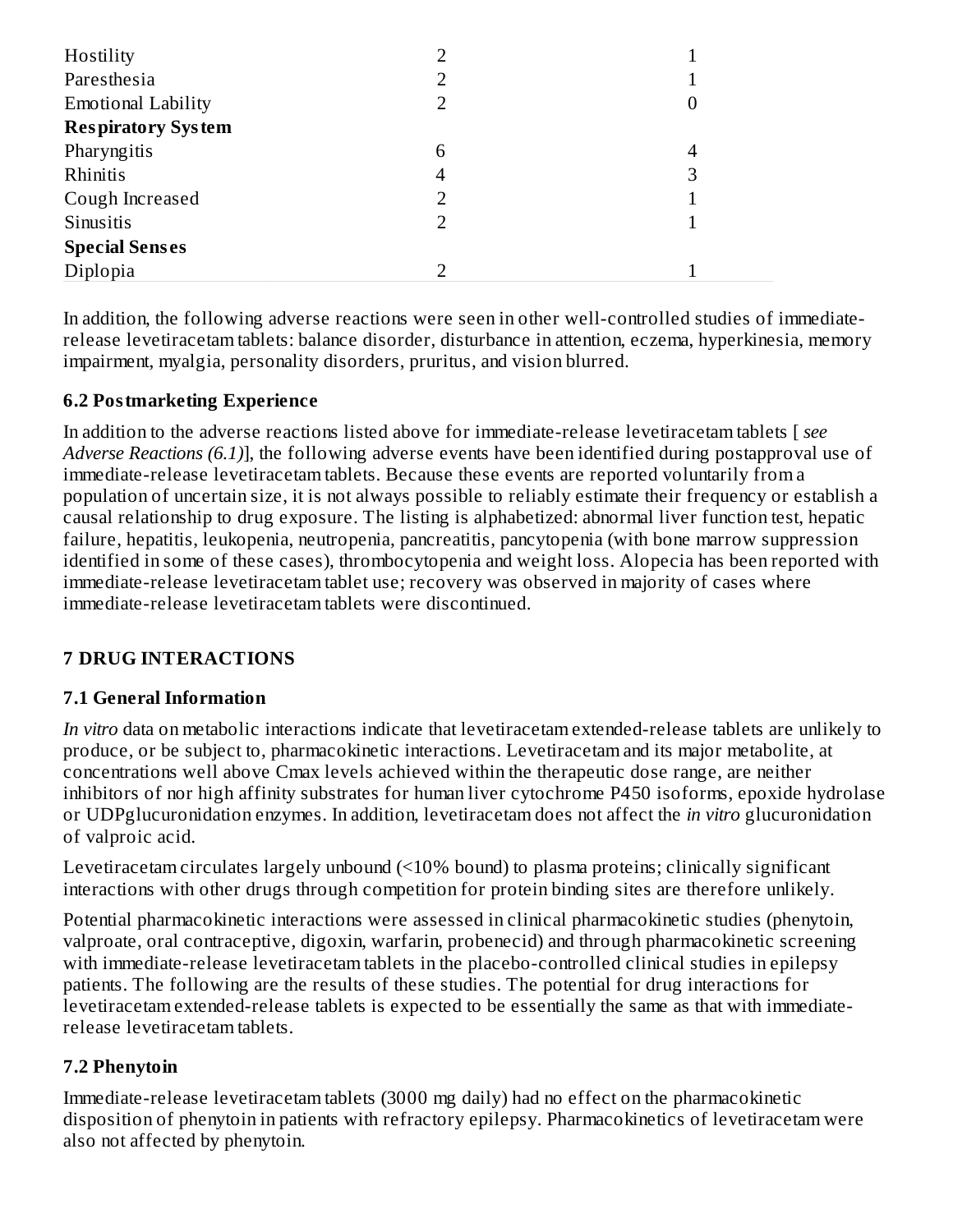# **7.3 Valproate**

Immediate-release levetiracetam tablets (1500 mg twice daily) did not alter the pharmacokinetics of valproate in healthy volunteers. Valproate 500 mg twice daily did not modify the rate or extent of levetiracetam absorption or its plasma clearance or urinary excretion. There also was no effect on exposure to and the excretion of the primary metabolite, ucb L057.

#### **7.4 Other Antiepileptic Drugs**

Potential drug interactions between immediate-release levetiracetam tablets and other AEDs (carbamazepine, gabapentin, lamotrigine, phenobarbital, phenytoin, primidone and valproate) were also assessed by evaluating the serum concentrations of levetiracetam and these AEDs during placebocontrolled clinical studies. These data indicate that levetiracetam does not influence the plasma concentration of other AEDs and that these AEDs do not influence the pharmacokinetics of levetiracetam.

### **7.5 Oral Contraceptives**

Immediate-release levetiracetam tablets (500 mg twice daily) did not influence the pharmacokinetics of an oral contraceptive containing 0.03 mg ethinyl estradiol and 0.15 mg levonorgestrel, or of the luteinizing hormone and progesterone levels, indicating that impairment of contraceptive efficacy is unlikely. Coadministration of this oral contraceptive did not influence the pharmacokinetics of levetiracetam.

### **7.6 Digoxin**

Immediate-release levetiracetam tablets (1000 mg twice daily) did not influence the pharmacokinetics and pharmacodynamics (ECG) of digoxin given as a 0.25 mg dose every day. Coadministration of digoxin did not influence the pharmacokinetics of levetiracetam.

#### **7.7 Warfarin**

Immediate-release levetiracetam tablets (1000 mg twice daily) did not influence the pharmacokinetics of R and S warfarin. Prothrombin time was not affected by levetiracetam. Coadministration of warfarin did not affect the pharmacokinetics of levetiracetam.

# **7.8 Probenecid**

Probenecid, a renal tubular secretion blocking agent, administered at a dose of 500 mg four times a day, did not change the pharmacokinetics of levetiracetam 1000 mg twice daily. C  $^{\rm ss}$   $_{\rm max}$  of the metabolite, ucb L057, was approximately doubled in the presence of probenecid while the fraction of drug excreted unchanged in the urine remained the same. Renal clearance of ucb L057 in the presence of probenecid decreased 60%, probably related to competitive inhibition of tubular secretion of ucb L057. The effect of immediate-release levetiracetam tablets on probenecid was not studied.

# **8 USE IN SPECIFIC POPULATIONS**

# **8.1 PREGNANCY**

# *Pregnancy Category C*

There are no adequate and well-controlled studies in pregnant women. In animal studies, levetiracetam produced evidence of developmental toxicity, including teratogenic effects, at doses similar to or greater than human therapeutic doses. levetiracetam extended-release tablets should be used during pregnancy only if the potential benefit justifies the potential risk to the fetus.

Oral administration of levetiracetam to female rats throughout pregnancy and lactation led to increased incidences of minor fetal skeletal abnormalities and retarded offspring growth pre- and/or postnatally at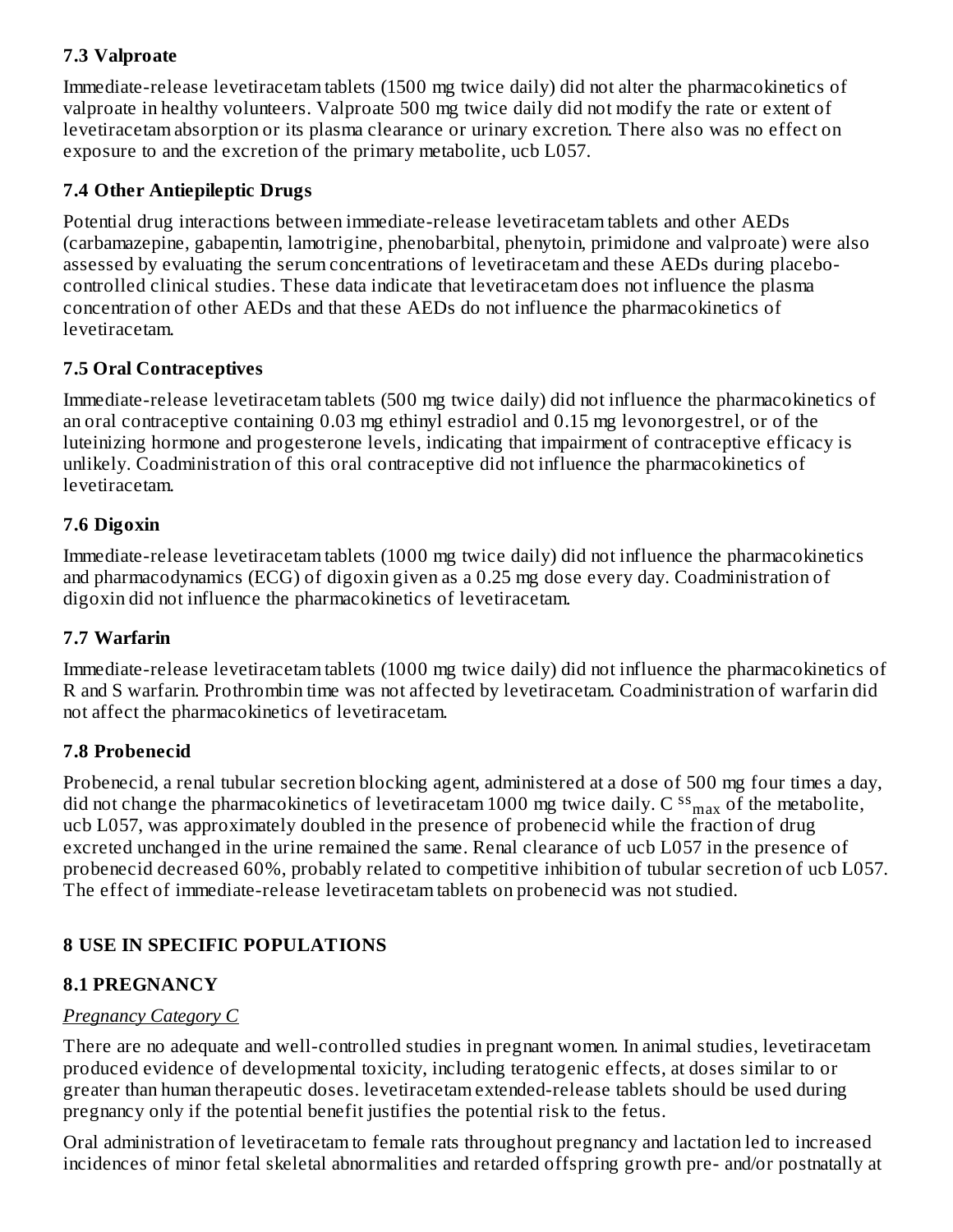doses ≥350 mg/kg/day (approximately equivalent to the maximum recommended human dose of 3000 mg [MRHD] on a mg/m<sup>2</sup> basis) and with increased pup mortality and offspring behavioral alterations at a dose of 1800 mg/kg/day (6 times the MRHD on a mg/m<sup>2</sup> basis). The developmental no effect dose was 70 mg/kg/day (0.2 times the MRHD on a mg/m<sup>2</sup> basis). There was no overt maternal toxicity at the doses used in this study.

Oral administration of levetiracetam to pregnant rabbits during the period of organogenesis resulted in increased embryofetal mortality and increased incidences of minor fetal skeletal abnormalities at doses  $\geq$ 600 mg/kg/day (approximately 4 times MRHD on a mg/m  $^2$  basis) and in decreased fetal weights and increased incidences of fetal malformations at a dose of 1800 mg/kg/day (12 times the MRHD on a mg/m  $^2$  basis). The developmental no effect dose was 200 mg/kg/day (1.3 times the MRHD on a mg/m  $^2$ basis). Maternal toxicity was also observed at 1800 mg/kg/day.

When levetiracetam was administered orally to pregnant rats during the period of organogenesis, fetal weights were decreased and the incidence of fetal skeletal variations was increased at a dose of 3600 mg/kg/day (12 times the MRHD). 1200 mg/kg/day (4 times the MRHD) was a developmental no effect dose. There was no evidence of maternal toxicity in this study.

Treatment of rats with levetiracetam during the last third of gestation and throughout lactation produced no adverse developmental or maternal effects at oral doses of up to 1800 mg/kg/day (6 times the MRHD on a mg/m  $^2$  basis).

### *Pregnancy Registry*

To provide information regarding the effects of in utero exposure to levetiracetam extended-release tablets, physicians are advised to recommend that pregnant patients taking levetiracetam extendedrelease tablets enroll in the North American Antiepileptic Drug (NAAED) pregnancy registry. This can be done by calling the toll free number 1-888-233-2334, and must be done by the patients themselves. Information on the registry can also be found at the website http://www.aedpregnancyregistry.org/.

# **8.2 LABOR & DELIVERY**

The effect of levetiracetam extended-release tablets on labor and delivery in humans is unknown.

# **8.3 NURSING MOTHERS**

Levetiracetam is excreted in breast milk. Because of the potential for serious adverse reactions in nursing infants from levetiracetam extended-release tablets, a decision should be made whether to discontinue nursing or discontinue the drug, taking into account the importance of the drug to the mother.

# **8.4 PEDIATRIC USE**

Safety and effectiveness of levetiracetam extended-release tablets in patients below the age of 16 years have not been established.

# **8.5 GERIATRIC USE**

There were insufficient numbers of elderly subjects in controlled trials of epilepsy to adequately assess the effectiveness of levetiracetam extended-release tablets in these patients. It is expected that the safety of levetiracetam extended-release tablets in elderly patients 65 and over would be comparable to the safety observed in clinical studies of immediate-release levetiracetam tablets.

Of the total number of subjects in clinical studies of immediate-release levetiracetam, 347 were 65 and over. No overall differences in safety were observed between these subjects and younger subjects. There were insufficient numbers of elderly subjects in controlled trials of epilepsy to adequately assess the effectiveness of immediate-release levetiracetam tablets in these patients.

A study in 16 elderly subjects (age 61-88 years) with oral administration of single dose and multiple twice-daily doses of immediate-release levetiracetam tablets for 10 days showed no pharmacokinetic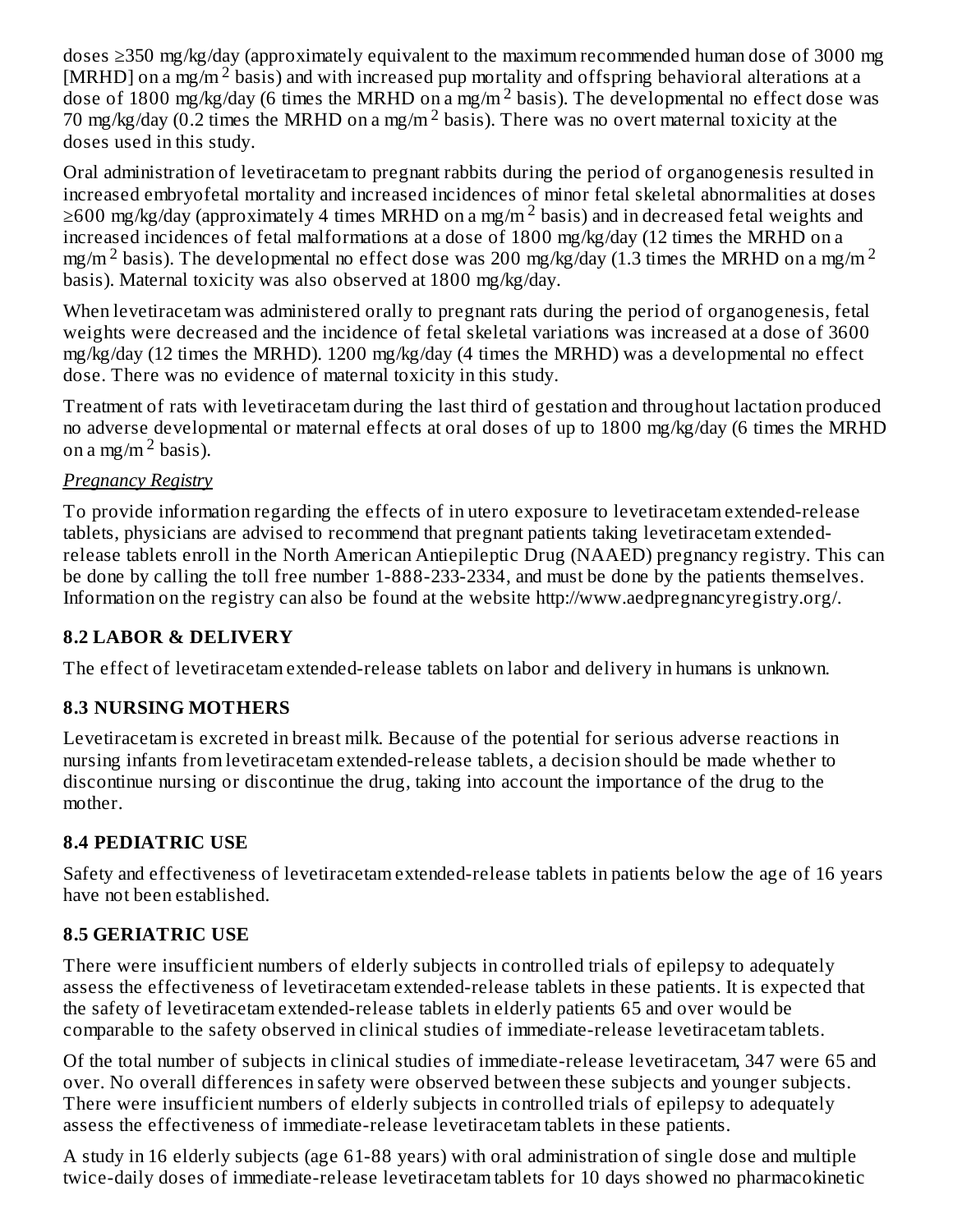differences related to age alone.

Levetiracetam is known to be substantially excreted by the kidney, and the risk of adverse reactions to this drug may be greater in patients with impaired renal function. Because elderly patients are more likely to have decreased renal function, care should be taken in dose selection, and it may be useful to monitor renal function.

### **8.6 Us e In Patients With Impaired Renal Function**

The effect of levetiracetam extended-release tablets on renally impaired patients was not assessed in the well-controlled study. However, it is expected that the effect on levetiracetam extended-release tablettreated patients would be similar to the effect seen in well-controlled studies of immediate-release levetiracetam tablets. Caution should be taken in dosing patients with moderate and severe renal impairment and in patients undergoing hemodialysis. The dosage should be reduced in patients with impaired renal function receiving levetiracetam extended-release tablets [ *see Clinical Pharmacology (12.3) and Dosage and Administration (2.1)*].

Clearance of immediate-release levetiracetam is decreased in patients with renal impairment and is correlated with creatinine clearance.

# **9 DRUG ABUSE AND DEPENDENCE**

The abuse and dependence potential of levetiracetam extended-release tablets has not been evaluated in human studies.

### **10 OVERDOSAGE**

#### *Signs, Symptoms And Laboratory Findings Of Acute Overdosage In Humans*

The signs and symptoms for levetiracetam extended-release tablets overdose are expected to be similar to those seen with immediate-release levetiracetam tablets.

The highest known dose of oral immediate-release levetiracetam tablets received in the clinical development program was 6000 mg/day. Other than drowsiness, there were no adverse reactions in the few known cases of overdose in clinical trials. Cases of somnolence, agitation, aggression, depressed level of consciousness, respiratory depression and coma were observed with immediate-release levetiracetam tablets overdoses in postmarketing use.

#### *Treatment Or Management Of Overdose*

There is no specific antidote for overdose with levetiracetam extended-release tablets. If indicated, elimination of unabsorbed drug should be attempted by emesis or gastric lavage; usual precautions should be observed to maintain airway. General supportive care of the patient is indicated including monitoring of vital signs and observation of the patient's clinical status. A Certified Poison Control Center should be contacted for up to date information on the management of overdose with levetiracetam extended-release tablets.

#### *Hemodialysis*

Standard hemodialysis procedures result in significant clearance of levetiracetam (approximately 50% in 4 hours) and should be considered in cases of overdose. Although hemodialysis has not been performed in the few known cases of overdose, it may be indicated by the patient's clinical state or in patients with significant renal impairment.

# **11 DESCRIPTION**

Levetiracetam is an antiepileptic drug available as 500 mg and 750 mg (white) extended-release tablets for oral administration.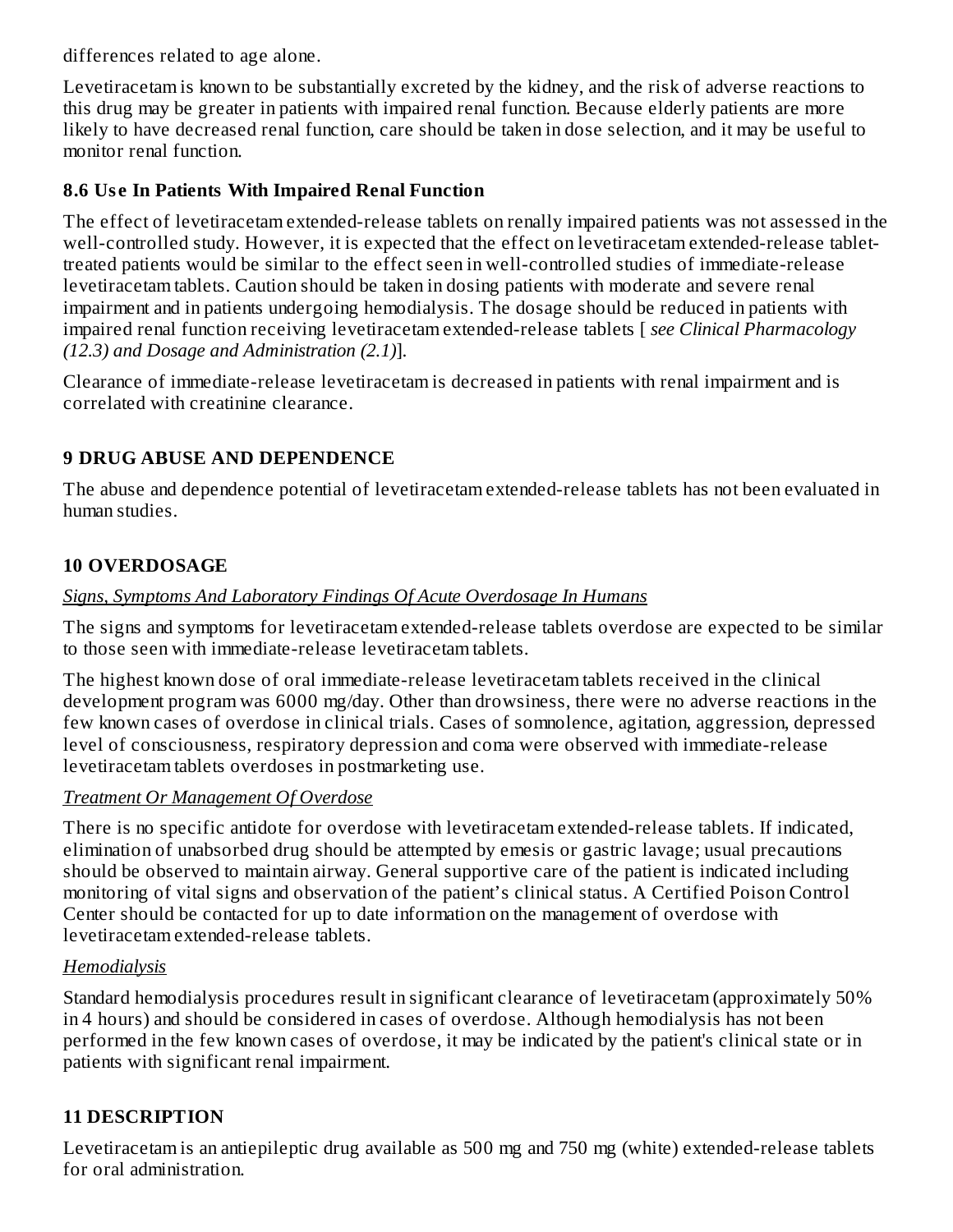The chemical name of levetiracetam, a single enantiomer, is (-)-(S)-α-ethyl-2-oxo-1-pyrrolidine acetamide, its molecular formula is C  $_8\rm{H}$   $_{14}\rm{N}$   $_2\rm{O}$   $_2$  and its molecular weight is 170.21. Levetiracetam is chemically unrelated to existing antiepileptic drugs (AEDs). It has the following structural formula:



Levetiracetam is a white to off-white crystalline powder with a faint odor and a bitter taste. It is very soluble in water (104.0 g/100 mL). It is freely soluble in chloroform

(65.3 g/100 mL) and in methanol (53.6 g/100 mL), soluble in ethanol (16.5 g/100 mL), sparingly soluble in acetonitrile (5.7 g/100 mL) and practically insoluble in n-hexane. (Solubility limits are expressed as g/100 mL solvent.)

Levetiracetam extended-release tablets contain the labeled amount of levetiracetam. Inactive ingredients: alcohol (anhydrous), colloidal silicon dioxide, ethylcellulose, magnesium stearate, microcrystalline cellulose and talc. The imprinting ink contains ammonium hydroxide, D&C yellow #10, FD&C blue #1, isopropyl alcohol, n-butyl alcohol, propylene glycol, shellac and titanium dioxide.

# **12 CLINICAL PHARMACOLOGY**

# **12.1 MECHANISM OF ACTION**

The precise mechanism(s) by which levetiracetam exerts its antiepileptic effect is unknown. The antiepileptic activity of levetiracetam was assessed in a number of animal models of epileptic seizures. Levetiracetam did not inhibit single seizures induced by maximal stimulation with electrical current or different chemoconvulsants and showed only minimal activity in submaximal stimulation and in threshold tests. Protection was observed, however, against secondarily generalized activity from focal seizures induced by pilocarpine and kainic acid, two chemoconvulsants that induce seizures that mimic some features of human complex partial seizures with secondary generalization. Levetiracetam also displayed inhibitory properties in the kindling model in rats, another model of human complex partial seizures, both during kindling development and in the fully kindled state. The predictive value of these animal models for specific types of human epilepsy is uncertain.

*In vitro* and *in vivo* recordings of epileptiform activity from the hippocampus have shown that levetiracetam inhibits burst firing without affecting normal neuronal excitability, suggesting that levetiracetam may selectively prevent hypersynchronization of epileptiform burst firing and propagation of seizure activity.

Levetiracetam at concentrations of up to 10  $\mu$ M did not demonstrate binding affinity for a variety of known receptors, such as those associated with benzodiazepines, GABA (gamma-aminobutyric acid), glycine, NMDA (Nmethyl-D-aspartate), re-uptake sites, and second messenger systems. Furthermore, *in vitro* studies have failed to find an effect of levetiracetam on neuronal voltage-gated sodium or T-type calcium currents and levetiracetam does not appear to directly facilitate GABAergic neurotransmission. However, *in vitro* studies have demonstrated that levetiracetam opposes the activity of negative modulators of GABA- and glycine-gated currents and partially inhibits N-type calcium currents in neuronal cells.

A saturable and stereoselective neuronal binding site in rat brain tissue has been described for levetiracetam. Experimental data indicate that this binding site is the synaptic vesicle protein SV2A, thought to be involved in the regulation of vesicle exocytosis. Although the molecular significance of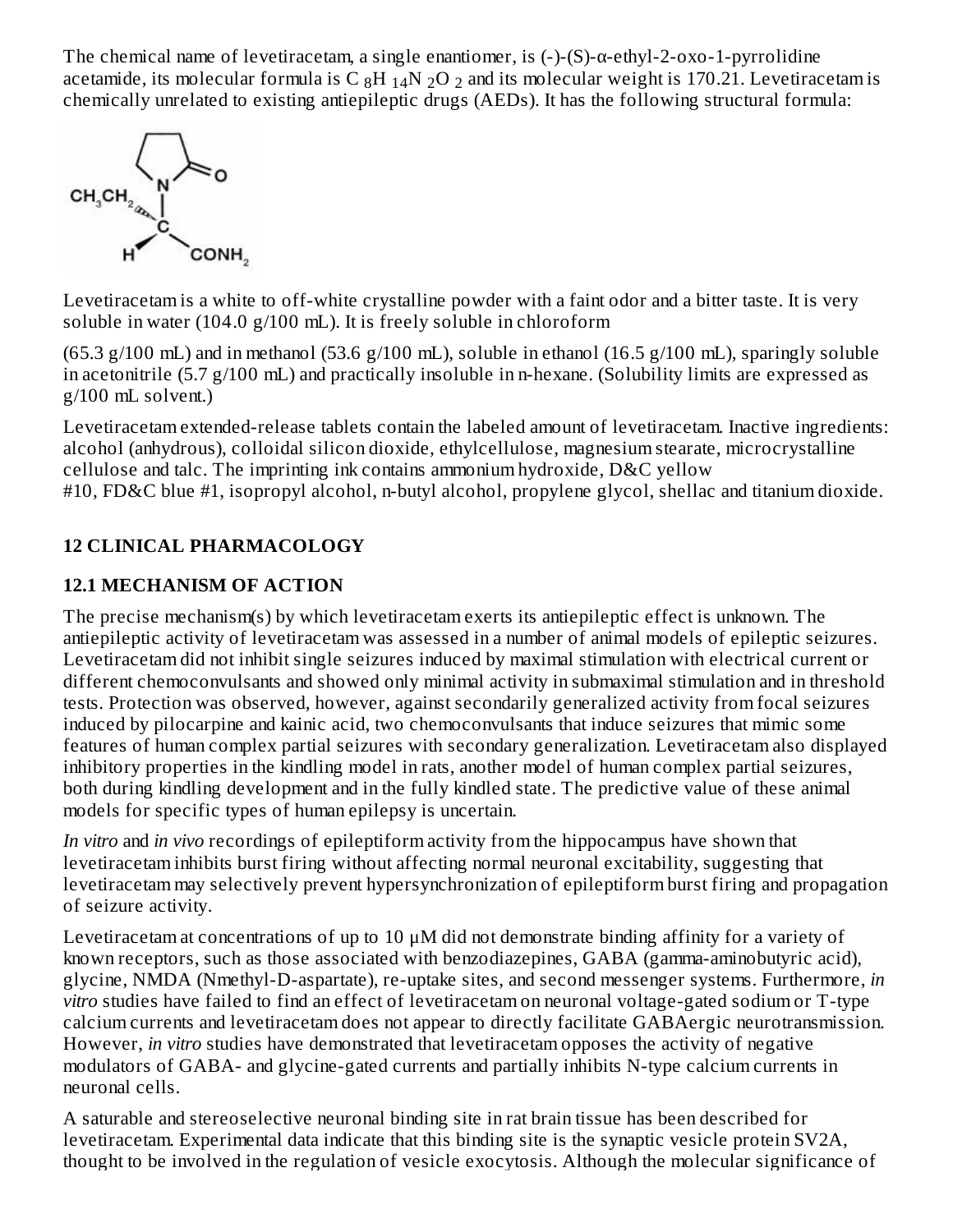levetiracetam binding to synaptic vesicle protein SV2A is not understood, levetiracetam and related analogs showed a rank order of affinity for SV2A which correlated with the potency of their antiseizure activity in audiogenic seizure-prone mice. These findings suggest that the interaction of levetiracetam with the SV2A protein may contribute to the antiepileptic mechanism of action of the drug.

# **12.3 PHARMACOKINETICS**

# *Overview*

Bioavailability of levetiracetam extended-release tablets is similar to that of the immediate-release levetiracetam tablets **.** The pharmacokinetics (AUC and Cmax) were shown to be dose proportional after single dose administration of 1000 mg, 2000 mg, and 3000 mg levetiracetam extended-release . Plasma half-life of levetiracetam extended-release is approximately 7 hours.

Levetiracetam is almost completely absorbed after oral administration. The pharmacokinetics of levetiracetam are linear and time-invariant, with low intra- and inter-subject variability. Levetiracetam is not significantly protein-bound (<10% bound) and its volume of distribution is close to the volume of intracellular and extracellular water. Sixty-six percent (66%) of the dose is renally excreted unchanged. The major metabolic pathway of levetiracetam (24% of dose) is an enzymatic hydrolysis of the acetamide group. It is not liver cytochrome P450 dependent. The metabolites have no known pharmacological activity and are renally excreted. Plasma half-life of levetiracetam across studies is approximately 6-8 hours. The half-life is increased in the elderly (primarily due to impaired renal clearance) and in subjects with renal impairment.

### *Absorption and Distribution*

levetiracetam extended-release peak plasma concentrations occur in about 4 hours. The time to peak plasma concentrations is about 3 hours longer with levetiracetam extended-release than with immediaterelease tablets.

Single administration of two 500 mg levetiracetam extended-release tablets once daily produced comparable maximal plasma concentrations and area under the plasma concentration versus time as did the administration of one 500 mg immediate-release tablet twice daily in fasting conditions. After multiple dose levetiracetam extended-release tablets intake, extent of exposure (AUC0-24) was similar to extent of exposure after multiple dose immediate-release tablets intake. Cmax and Cmin were lower by 17% and 26% after multiple dose levetiracetam extended-release tablets intake in comparison to multiple dose immediate-release tablets intake. Intake of a high fat, high calorie breakfast before the administration of levetiracetam extended-release tablets resulted in a higher peak concentration, and longer median time to peak. The median time to peak (Tmax) was 2 hours longer in the fed state.

Two 750 mg levetiracetam extended-release tablets were bioequivalent to a single administration of three 500 mg levetiracetam extended-release tablets.

# *Metabolism*

Levetiracetam is not extensively metabolized in humans. The major metabolic pathway is the enzymatic hydrolysis of the acetamide group, which produces the carboxylic acid metabolite, ucb L057 (24% of dose) and is not dependent on any liver cytochrome P450 isoenzymes. The major metabolite is inactive in animal seizure models. Two minor metabolites were identified as the product of hydroxylation of the 2-oxo-pyrrolidine ring (2% of dose) and opening of the 2-oxo-pyrrolidine ring in position 5 (1% of dose). There is no enantiomeric interconversion of levetiracetam or its major metabolite.

# *Elimination*

Levetiracetam plasma half-life in adults is  $7 \pm 1$  hour and is unaffected by either dose or repeated administration. Levetiracetam is eliminated from the systemic circulation by renal excretion as unchanged drug which represents 66% of administered dose. The total body clearance is 0.96 mL/min/kg and the renal clearance is 0.6 mL/min/kg. The mechanism of excretion is glomerular filtration with subsequent partial tubular reabsorption. The metabolite ucb L057 is excreted by glomerular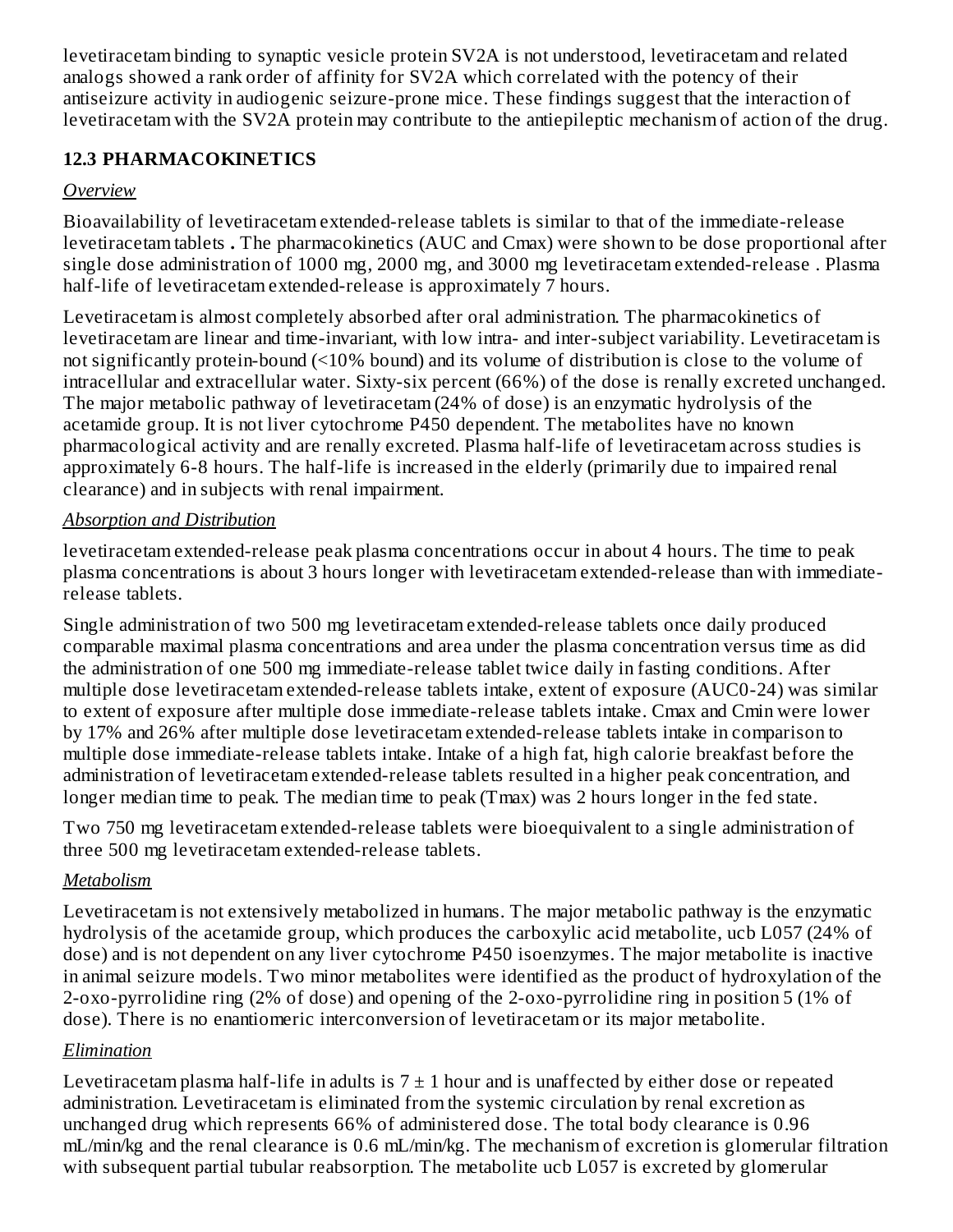filtration and active tubular secretion with a renal clearance of 4 mL/min/kg. Levetiracetam elimination is correlated to creatinine clearance. Levetiracetam clearance is reduced in patients with impaired renal function [ *see Use in Specific Populations (8.6) and Dosage and Administration (2.1)*].

# *Pharmacokinetic Interactions*

In vitro data on metabolic interactions indicate that levetiracetam is unlikely to produce, or be subject to, pharmacokinetic interactions. Levetiracetam and its major metabolite, at concentrations well above Cmax levels achieved within the therapeutic dose range, are neither inhibitors of, nor high affinity substrates for, human liver cytochrome P450 isoforms, epoxide hydrolase or UDPglucuronidation enzymes. In addition, levetiracetam does not affect the *in vitro* glucuronidation of valproic acid. The pharmacokinetics of immediate-release levetiracetam are linear over the dose range of 500-5000 mg. Levetiracetam and its major metabolite are less than 10% bound to plasma proteins; clinically significant interactions with other drugs through competition for protein binding sites are therefore unlikely.

Potential pharmacokinetic interactions of or with immediate-release levetiracetam were assessed in clinical pharmacokinetic studies (phenytoin, valproate, warfarin, digoxin, oral contraceptive, probenecid) and through pharmacokinetic screening in the placebo-controlled clinical studies in epilepsy patients [ *see Drug Interactions (7)*]. The potential for drug interactions for levetiracetam extended-release is expected to be similar to that with immediate-release levetiracetam.

### *Special Populations*

# *Elderly*

There are insufficient pharmacokinetic data to specifically address the use of levetiracetam extendedrelease in the elderly population. Pharmacokinetics of immediate-release levetiracetam were evaluated in 16 elderly subjects (age 61-88 years) with creatinine clearance ranging from 30 to 74 mL/min. Following oral administration of twice-daily dosing for 10 days, total body clearance decreased by 38% and the half-life was 2.5 hours longer in the elderly compared to healthy adults. This is most likely due to the decrease in renal function in these subjects.

# *Pediatric Patients*

Safety and effectiveness of levetiracetam extended-release tablets in patients below the age of 16 years have not been established.

# *Gender*

levetiracetam extended-release Cmax was 21-30% higher and AUC was 8-18% higher in women  $(N=12)$  compared to men  $(N=12)$ . However, clearances adjusted for body weight were comparable.

# *Race*

Formal pharmacokinetic studies of the effects of race have not been conducted with extended-release or immediate-release levetiracetam. Cross study comparisons involving Caucasians (N=12) and Asians (N=12), however, show that pharmacokinetics of immediate-release levetiracetam were comparable between the two races.

# *Renal Impairment*

The effect of levetiracetam extended-release tablets on renally impaired patients was not assessed in the well-controlled study. However, it is expected that the effect on levetiracetam extended-release tablettreated patients would be similar to that seen in well-controlled studies of immediate-release levetiracetam tablets. In patients with end stage renal disease on dialysis, it is recommended that immediate-release levetiracetam tablets be used instead of levetiracetam extended-release tablets.

The disposition of immediate-release levetiracetam was studied in adult subjects with varying degrees of renal function. Total body clearance of levetiracetam is reduced in patients with impaired renal function by 40% in the mild group (CLcr = 50-80 mL/min), 50% in the moderate group (CLcr = 30-50 mL/min) and 60% in the severe renal impairment group (CLcr <30 mL/min). Clearance of levetiracetam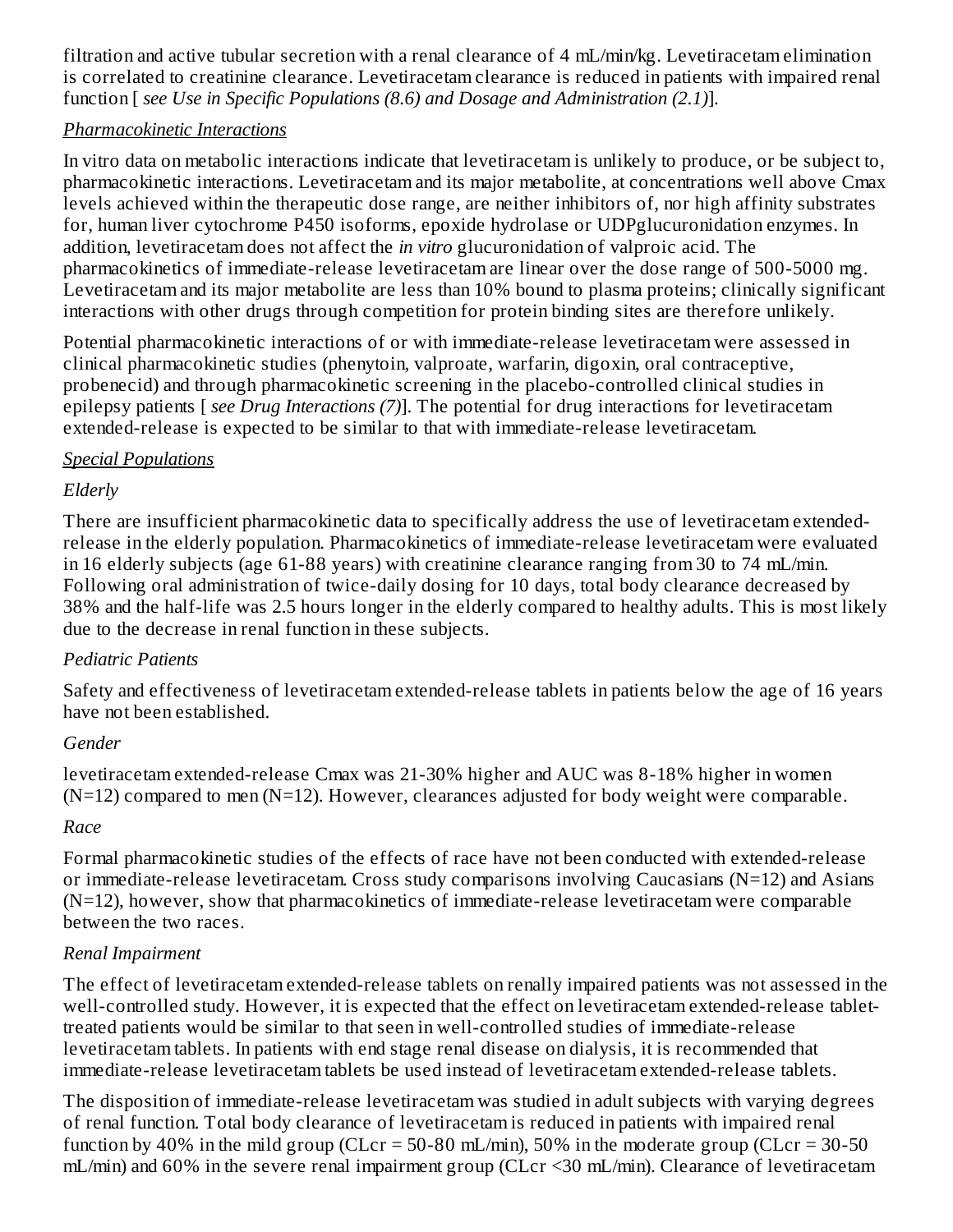is correlated with creatinine clearance.

In anuric (end stage renal disease) patients, the total body clearance decreased 70% compared to normal subjects (CLcr >80mL/min). Approximately 50% of the pool of levetiracetam in the body is removed during a standard 4 hour hemodialysis procedure.

Dosage should be reduced in patients with impaired renal function receiving levetiracetam; immediaterelease levetiracetam should be given to patients on dialysis [ *see Dosage and Administration (2.1)*].

#### *Hepatic Impairment*

In subjects with mild (Child-Pugh A) to moderate (Child-Pugh B) hepatic impairment, the pharmacokinetics of levetiracetam were unchanged. In patients with severe hepatic impairment (Child-Pugh C), total body clearance was 50% that of normal subjects, but decreased renal clearance accounted for most of the decrease. No dose adjustment is needed for patients with hepatic impairment.

# **13 NONCLINICAL TOXICOLOGY**

# **13.1 CARCINOGENESIS & MUTAGENESIS & IMPAIRMENT OF FERTILITY**

#### *Carcinogenesis*

Rats were dosed with levetiracetam in the diet for 104 weeks at doses of 50, 300 and 1800 mg/kg/day. The highest dose corresponds to 6 times the maximum recommended daily human dose (MRHD) of 3000 mg on a mg/m<sup>2</sup> basis and it also provided systemic exposure (AUC) approximately 6 times that achieved in humans receiving the MRHD. There was no evidence of carcinogenicity. A study was conducted in which mice received levetiracetam in the diet for 80 weeks at doses of 60, 240 and 960 mg/kg/day (high dose is equivalent to 2 times the MRHD on a mg/m  $^2$  or exposure basis). Although no evidence for carcinogenicity was seen, the potential for a carcinogenic response has not been fully evaluated in that species because adequate doses have not been studied.

#### *Mutagenesis*

Levetiracetam was not mutagenic in the Ames test or in mammalian cells *in vitro* in the Chinese hamster ovary/HGPRT locus assay. It was not clastogenic in an *in vitro* analysis of metaphase chromosomes obtained from Chinese hamster ovary cells or in an *in vivo* mouse micronucleus assay. The hydrolysis product and major human metabolite of levetiracetam (ucb L057) was not mutagenic in the Ames test or the *in vitro* mouse lymphoma assay.

#### *Impairment Of Fertility*

No adverse effects on male or female fertility or reproductive performance were observed in rats at oral doses up to 1800 mg/kg/day (approximately 6 times the maximum recommended human dose on a  $mg/m<sup>2</sup>$  or exposure basis).

# **13.2 ANIMAL PHARMACOLOGY & OR TOXICOLOGY**

In animal studies, levetiracetam produced evidence of developmental toxicity at doses similar to or greater than human therapeutic doses.

# **14 CLINICAL STUDIES**

The effectiveness of the immediate-release formulation of levetiracetam as adjunctive therapy (added to other antiepileptic drugs) in adults was established in three multicenter, randomized, double-blind, placebo controlled clinical studies in 904 patients who had refractory partial onset seizures with or without secondary generalization for at least two years and had taken two or more classical AEDs.

The effectiveness of levetiracetam extended-release tablets as adjunctive therapy (added to other antiepileptic drugs) was established in one multicenter, randomized, double-blind, placebo-controlled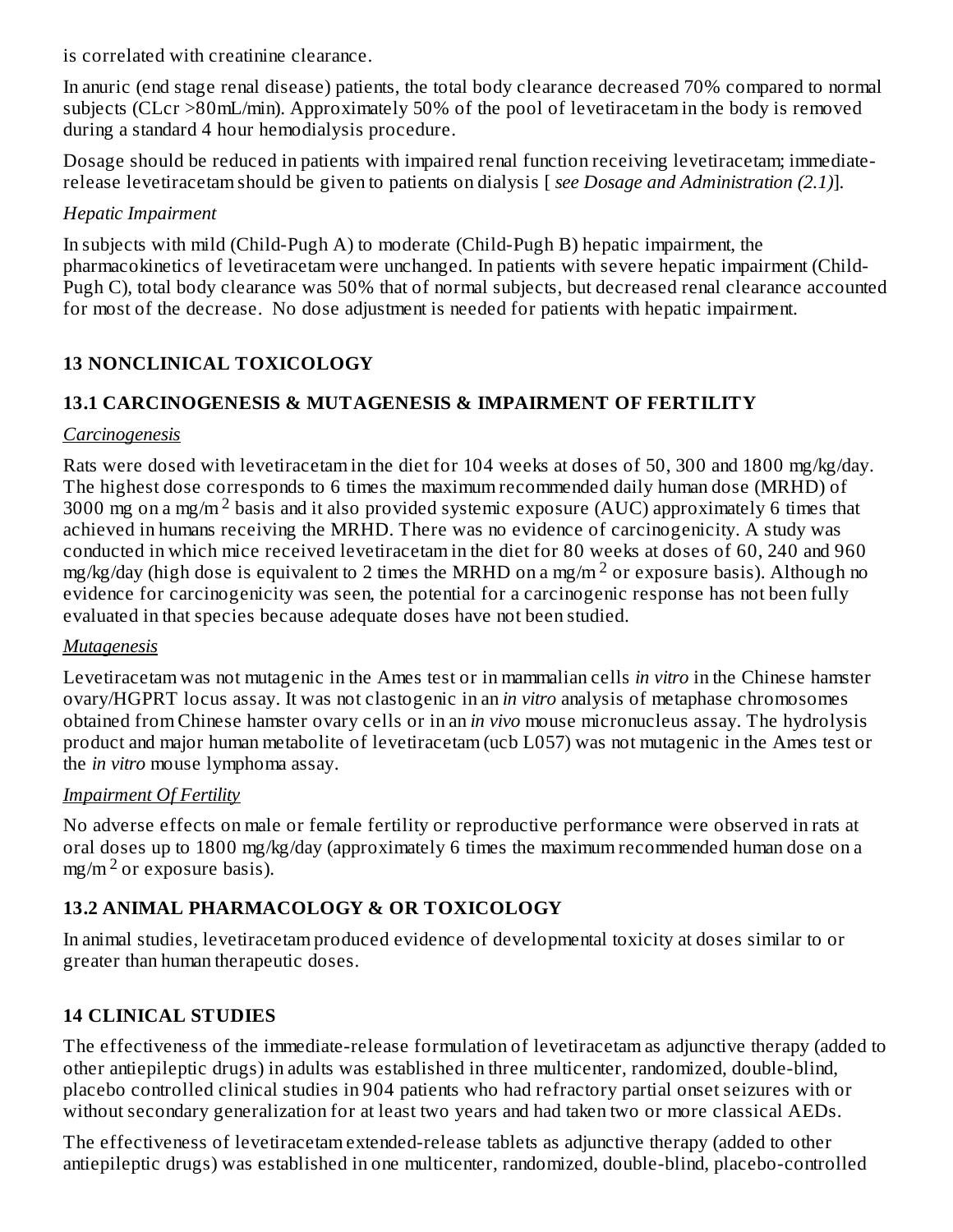clinical study across 7 countries in patients who had refractory partial onset seizures with or without secondary generalization. Patients enrolled had at least eight partial seizures with or without secondary generalization during the 8-week baseline period and at least two partial seizures in each 4-week interval of the baseline period. Patients were taking a stable dose regimen of at least one and could take a maximum of three AEDs. After a prospective baseline period of 8 weeks, 158 patients were randomized to placebo (N=79) or levetiracetam extended-release tablets (2x500 mg tablets) (N=79) given once daily over a 12-week treatment period.

The primary efficacy endpoint was the percent reduction over placebo in mean weekly frequency of partial onset seizures. The median percent reduction in weekly partial onset seizure frequency from baseline over the treatment period was 46.1% in the levetiracetam extended-release tablets 1000 mg treatment group (N=74) and 33.4% in the placebo group (N=78). The estimated percent reduction over placebo in weekly partial onset seizure frequency over the treatment period was 14.4% (statistically significant).

The relationship between the effectiveness of the same daily dose of levetiracetam extended-release tablets and immediate-release levetiracetam tablets has not been studied and is unknown.

### **16 HOW SUPPLIED/ STORAGE AND HANDLING**

#### **16.1 How Supplied**

Levetiracetam extended-release tablets 500 mg are white, oblong-shaped, film coated tablets imprinted with "P46" in green on one side. They are supplied in white HDPE bottles containing 300 tablets (NDC 52817-110-32), and in bottles containing 60 tablets (NDC 52817-110-60).

Levetiracetam extended-release tablets 750 mg are white, oblong-shaped, film coated tablets imprinted with "P47" in green on one side. They are supplied in white HDPE bottles containing 300 tablets (NDC 52817-111-32), and in bottles containing 60 tablets (NDC 52817-111-60).

#### **16.2 Storage**

Store at 25°C (77°F); excursions permitted to 15-30°C (59-86°F) [see USP Controlled Room Temperature].

**Pharmacist**: Dispense in a tight, light-resistant container with a child-resistant closure.

# **17 PATIENT COUNSELING INFORMATION**

Patients and caregivers should be informed of the availability of a Medication Guide, and they should be instructed to read the Medication Guide prior to taking levetiracetam extended-release tablets. Medication Guide may also be found in the full prescribing information for levetiracetam extendedrelease tablets posted on http://www.anchen.com or by calling 1-888-493-0857. Patient should be instructed to take levetiracetam extended-release tablets only as prescribed.

Patients, their caregivers, and families should be counseled that AEDs, including levetiracetam extended-release tablets, may increase the risk of suicidal thoughts and behavior and should be advised of the need to be alert for the emergence or worsening of symptoms of depression, any unusual changes in mood or behavior, or the emergence of suicidal thoughts, behavior, or thoughts about self-harm. Behaviors of concern should be reported immediately to healthcare providers.

Patients should be advised that levetiracetam extended-release tablets may cause irritability and aggression. In addition, patients should be advised that they may experience changes in behavior that have been seen with other formulations of levetiracetam, which include agitation, anger, anxiety, apathy, depression, hostility, irritability and, in rare cases, psychotic symptoms.

Patients should be instructed to only take levetiracetam extended-release tablets as prescribed and to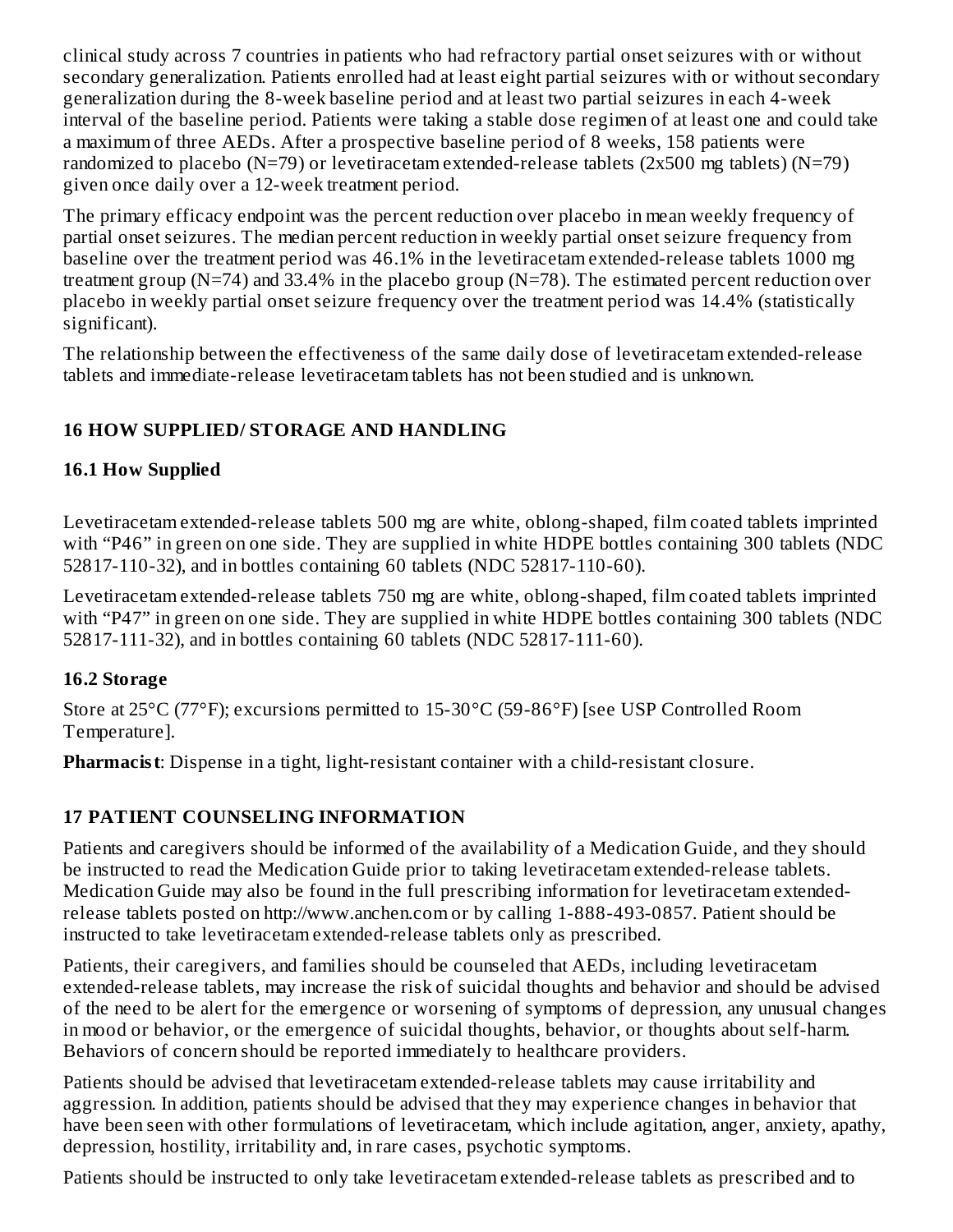swallow the tablets whole. They should not be chewed, broken, or crushed. Patients should be advised to notify their physician if they become pregnant or intend to become pregnant during therapy. Patients should be encouraged to enroll in the NAAED Pregnancy Registry if they become pregnant. This registry is collecting information about the safety of antiepileptic drugs during pregnancy. To enroll, patients can call the toll free number 1-888-233-2334.

Patients should be advised that levetiracetam extended-release tablets may cause dizziness and somnolence. Accordingly, patients should be advised not to drive or operate heavy machinery or engage in other hazardous activities until they have gained sufficient experience on levetiracetam extended-release tablets to gauge whether it adversely affects their performance of these activities.

Manufactured for: TruPharma, LLCC, Tampa, Florida 33609 www.trupharma.com 1-813-444-6299 Rev. 01/2016

# **MEDICATION GUIDE Levetiracetam Extended-Releas e Tablets**

Read this Medication Guide before you start taking levetiracetam extended-release tablets and each time you get a refill. There may be new information. This information does not take the place of talking to your healthcare provider about your medical condition or treatment.

**What is the most important information I should know about levetiracetam extended-releas e tablets?**

**Like other antiepileptic drugs, levetiracetam extended-releas e tablets may caus e suicidal thoughts or actions in a very small number of people, about 1 in 500 people taking it.**

#### **Call a healthcare provider right away if you have any of thes e symptoms, especially if they are new, wors e, or worry you:**

- thoughts about suicide or dying
- attempts to commit suicide
- new or worse depression
- new or worse anxiety
- feeling agitated or restless
- panic attacks
- trouble sleeping (insomnia)
- new or worse irritability
- acting aggressive, being angry, or violent
- acting on dangerous impulses
- an extreme increase in activity and talking (mania)
- other unusual changes in behavior or mood  $\bullet$

# **Do not stop levetiracetam extended-releas e tablets without first talking to a healthcare provider.**

- Stopping levetiracetam extended-release tablets suddenly can cause serious problems. Stopping a seizure medicine suddenly can cause seizures that will not stop (status epilepticus).
- Suicidal thoughts or actions can be caused by things other than medicines. If you have suicidal thoughts or actions, your healthcare provider may check for other causes.

# **How can I watch for early symptoms of suicidal thoughts and actions?**

- Pay attention to any changes, especially sudden changes, in mood, behaviors, thoughts, or feelings.
- Keep all follow-up visits with your healthcare provider as scheduled.
- Call your healthcare provider between visits as needed, especially if you are worried about symptoms.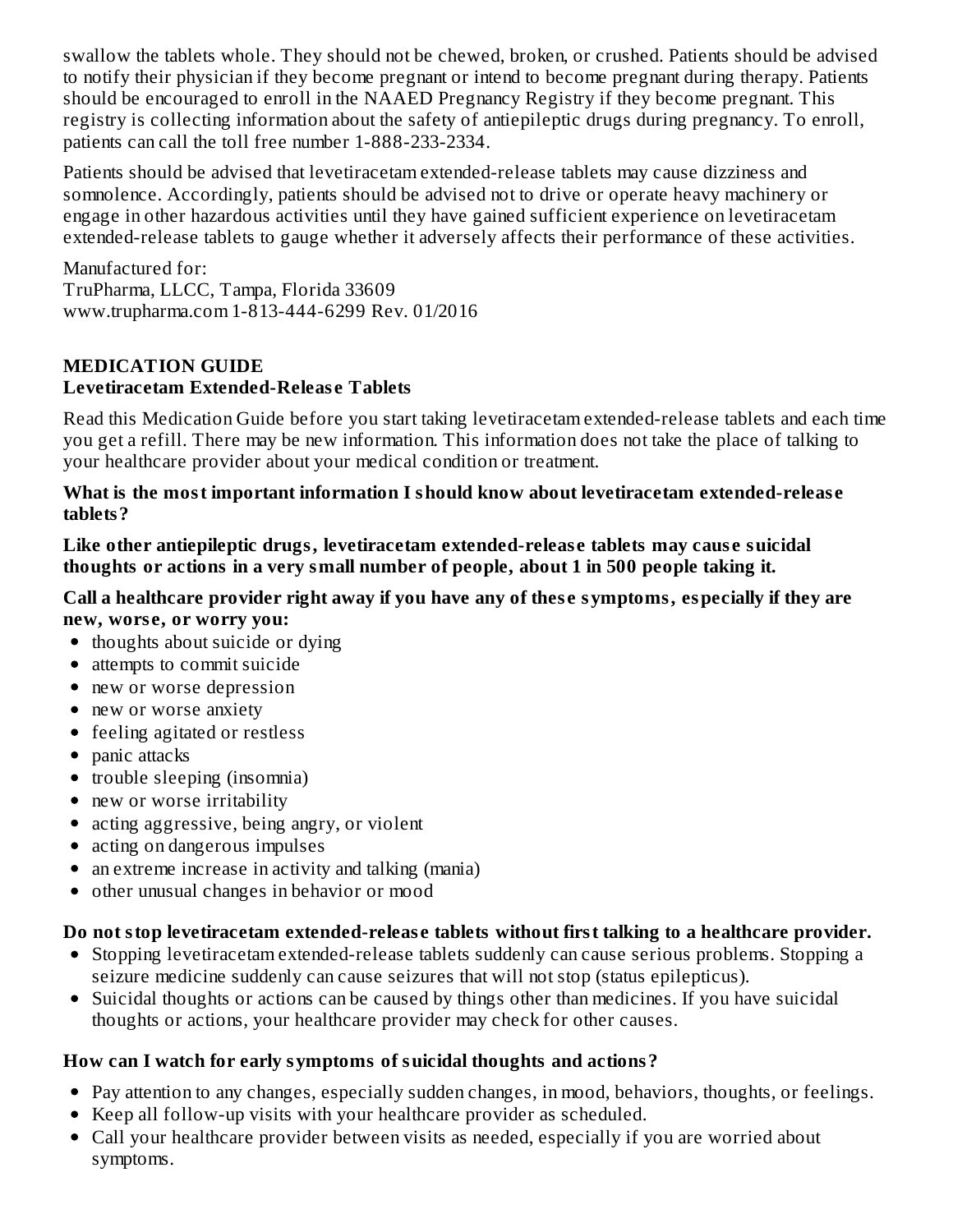#### **What islevetiracetam extended-releas e tablets?**

Levetiracetam extended-release tablet is a prescription medicine taken by mouth that is used with other medicines to treat partial onset seizures in people 16 years of age and older with epilepsy.

It is not known if levetiracetam extended-release tablets are safe or effective in people under 16 years of age.

Before taking your medicine, make sure you have received the correct medicine. Compare the name above with the name on your bottle and the appearance of your medicine with the description of levetiracetam extended-release tablets provided below. Tell your pharmacist immediately if you think you have been given the wrong medicine.

500 mg levetiracetam extended-release tablets are white, oblong-shaped, film coated tablets marked with "P46" in green on one side.

750 mg levetiracetam extended-release tablets are white, oblong-shaped, film-coated tablets marked with "P47" in green on one side.

# **What should I tell my healthcare provider before starting levetiracetam extended-releas e tablets?**

Before taking levetiracetam extended-release tablets, tell your healthcare provider about all of your medical conditions, including if you:

- have or have had depression, mood problems or suicidal thoughts or behavior
- have kidney problems
- are pregnant or planning to become pregnant. It is not known if levetiracetam extended-release tablets will harm your unborn baby. You and your healthcare provider will have to decide if you should take levetiracetam extended-release tablets while you are pregnant. If you become pregnant while taking levetiracetam extended-release tablets, talk to your healthcare provider about registering with the North American Antiepileptic Drug Pregnancy Registry. You can enroll in this registry by calling 1-888-233-2334. The purpose of the registry is to collect information about the safety of levetiracetam extended-release tablets and other antiepileptic medicine during pregnancy.
- are breast feeding. Levetiracetam can pass into your milk and may harm your baby. You and your healthcare provider should discuss whether you should take levetiracetam extended-release tablets or breast feed; you should not do both.

Tell your healthcare provider about all the medicines you take, including prescription and nonprescription medicines, vitamins, and herbal supplements. Do not start a new medicine without first talking with your healthcare provider.

Know the medicines you take. Keep a list of them to show your healthcare provider and pharmacist each time you get a new medicine.

# **How should I take levetiracetam extended-releas e tablets?**

Take levetiracetam extended-release tablets exactly as prescribed.

- Your healthcare provider will tell you how much levetiracetam extended-release tablets to take and when to take it. levetiracetam extended-release tablets are usually taken once a day. Take levetiracetam extended-release tablets at the same time each day.
- Your healthcare provider may change your dose. Do not change your dose without talking to your healthcare provider.
- Take levetiracetam extended-release tablets with or without food.
- Swallow the tablets whole. Do not chew, break, or crush tablets.
- If you miss a dose of levetiracetam extended-release tablets, take it as soon as you remember. If it is almost time for your next dose, just skip the missed dose. Take the next dose at your regular time. **Do not take two dos es at the same time.**
- If you take too much levetiracetam extended-release tablets, call your local Poison Control Center or go to the nearest emergency room right away.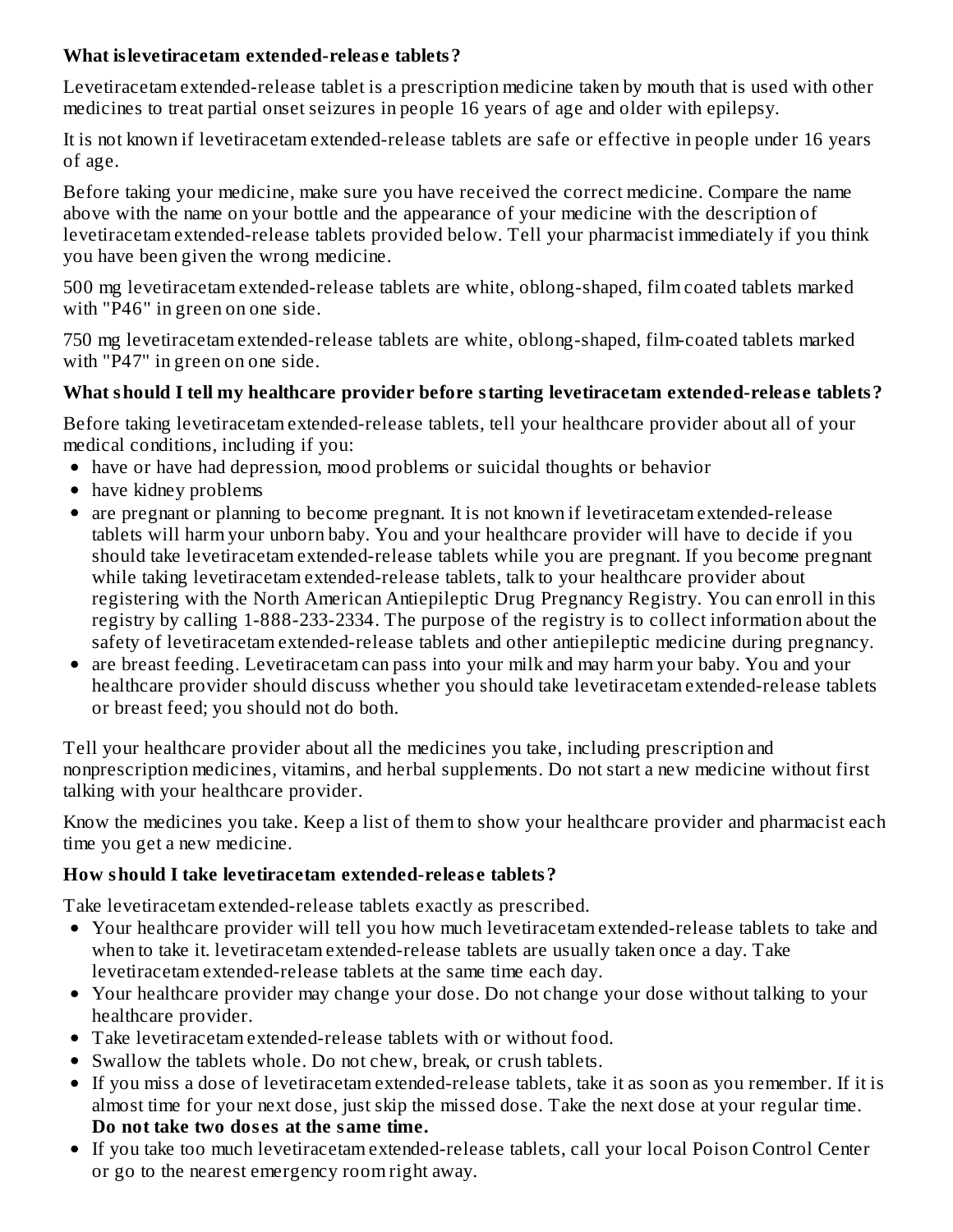# **What should I avoid while taking levetiracetam extended-releas e tablets?**

Do not drive, operate machinery or do other dangerous activities until you know how levetiracetam extended-release tablets affect you. levetiracetam extended-release tablets may make you dizzy or sleepy.

#### **What are the possible side effects of levetiracetam extended-releas e tablets?**

See "What is the most important information I should know about levetiracetam extended-release tablets?"

Levetiracetam extended-release tablets can cause serious side effects.

Call your healthcare provider right away if you have any of these symptoms:

- mood and behavior changes such as aggression, agitation, anger, anxiety, apathy, mood swings, depression, hostility, and irritability. A few people may get psychotic symptoms such as hallucinations (seeing or hearing things that are really not there), delusions (false or strange thoughts or beliefs) and unusual behavior.
- extreme sleepiness, tiredness, and weakness
- problems with muscle coordination (problems walking and moving)

Common side effects seen in people who take levetiracetam extended-release tablets and other formulations of levetiracetam include:

- sleepiness
- weakness
- dizziness
- infection

These side effects can happen at any time but happen more often within the first 4 weeks of treatment.

Tell your healthcare provider if you have any side effect that bothers you or that does not go away.

These are not all the possible side effects of levetiracetam extended-release tablets. For more information, ask your healthcare provider or pharmacist.

#### **Call your doctor for medical advice about side effects. You may also report side effects to Anchen Pharmaceuticals at 1-888-493-0857 or FDA at 1-800-FDA-1088 or www.fda.gov/medwatch.**

#### **How should I store levetiracetam extended-releas e tablets?**

Store levetiracetam extended-release tablets at room temperature, 20 to 25ºC (68 to 77ºF) [see USP Controlled Room Temperature] away from heat and light.

#### **Keep levetiracetam extended-releas e tablets and all medicines out of the reach of children.**

# **General information about levetiracetam extended-releas e tablets.**

Medicines are sometimes prescribed for purposes other than those listed in a Medication Guide. Do not use levetiracetam extended-release tablets for a condition for which it was not prescribed. Do not give levetiracetam extended-release tablets to other people, even if they have the same symptoms that you have. It may harm them.

This Medication Guide summarizes the most important information about levetiracetam extended-release tablets. If you would like more information, talk with your healthcare provider. You can ask your pharmacist or healthcare provider for information about levetiracetam extended-release tablets that is written for health professionals.

#### **What are the ingredients of levetiracetam extended-releas e tablets?**

**Levetiracetam extended-releas e tablet** active ingredient: levetiracetam

Inactive ingredients: alcohol (anhydrous), colloidal silicon dioxide, ethylcellulose, magnesium stearate,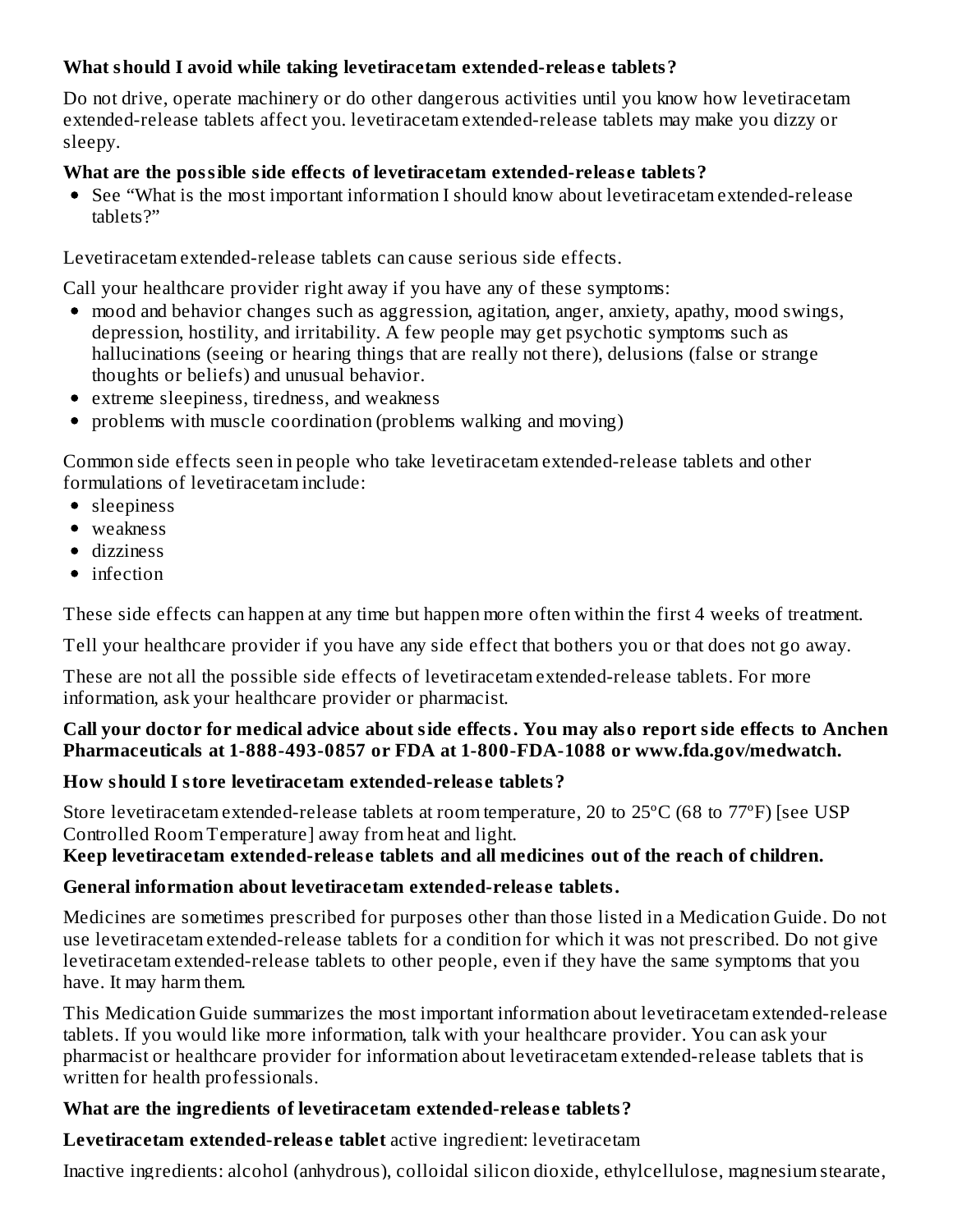microcrystalline cellulose and talc. The imprinting ink contains ammonium hydroxide, D&C yellow #10, FD&C blue #1, isopropyl alcohol, n-butyl alcohol, propylene glycol, shellac and titanium dioxide. Levetiracetam extended-release does not contain lactose or gluten.

#### **Rx only**

This Medication Guide has been approved by the US Food and Drug Administration.

#### **Manufactured for:**

TruPharma, LLCC Tampa, Florida 33609www.trupharma.com 1-813-444-6299

Rev. 01/2016

#### **Levetiracetam Extended-Releas e Tablets 750mg**

TruPharma

NDC 52817-111-60

ONCE DAILY DOSING

#### **Levetiracetam**

#### **Extended-Releas e Tablets**

#### **750 mg**

Dispense accompanying Medication Guide to each patient

60 Tablets

#### Rx Only



# **Levetiracetam Extended-Releas e Tablets 500 mg**

TruPharma NDC 52817-110-60 ONCE DAILY DOSING **Levetiracetam Extended-Releas e Tablets 500 mg**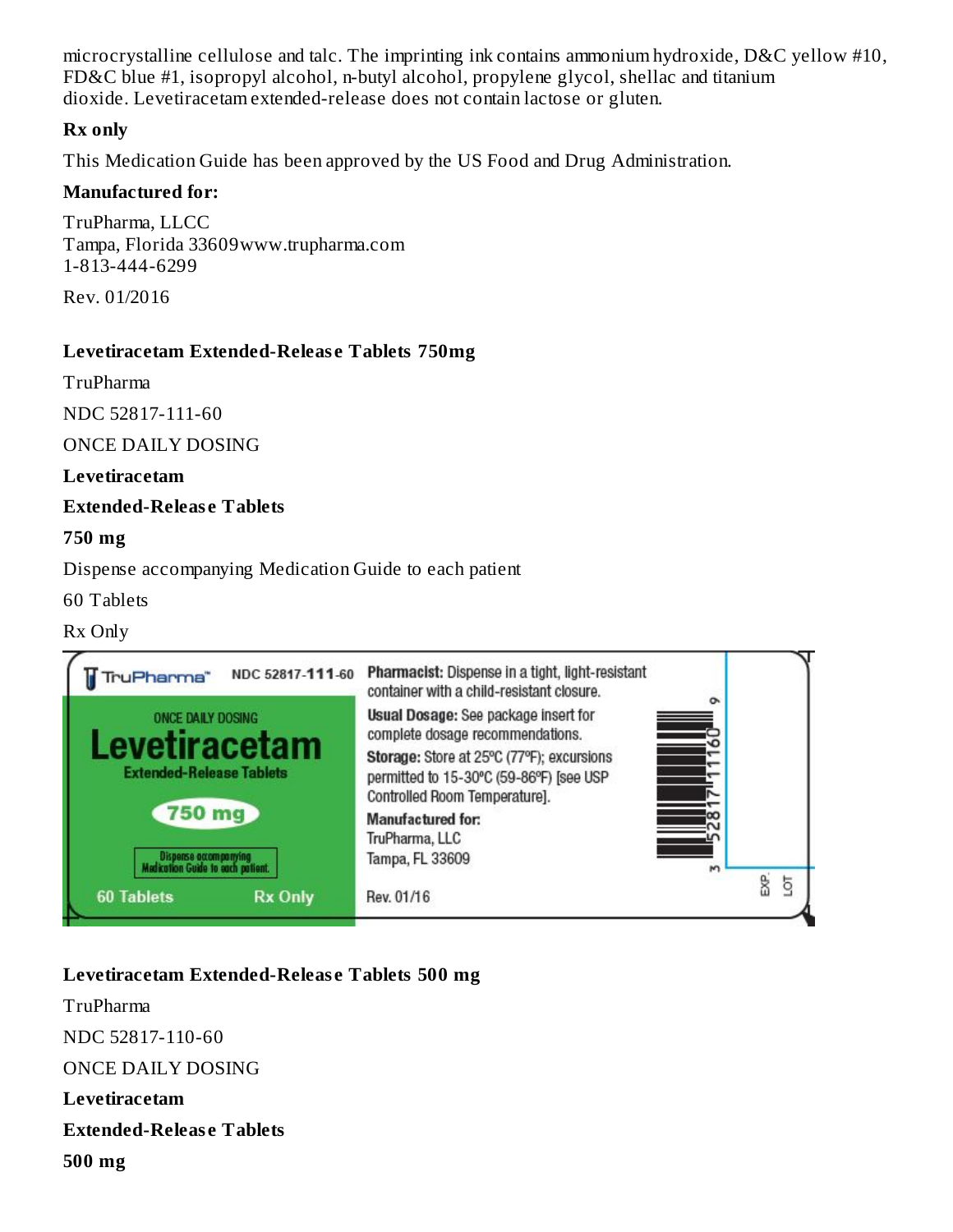### Dispense accompanying Medication Guide to each patient

### 60 Tablets

#### Rx Only



| levetiracetam tablet, film coated, extended release                             |                                                                    |                    |                          |               |
|---------------------------------------------------------------------------------|--------------------------------------------------------------------|--------------------|--------------------------|---------------|
| <b>Product Information</b>                                                      |                                                                    |                    |                          |               |
| Product Type                                                                    | HUMAN PRESCRIPTION DRUG                                            | Item Code (Source) |                          | NDC:52817-110 |
| <b>Route of Administration</b>                                                  | ORAL                                                               |                    |                          |               |
|                                                                                 |                                                                    |                    |                          |               |
| <b>Active Ingredient/Active Moiety</b>                                          |                                                                    |                    |                          |               |
|                                                                                 | <b>Ingredient Name</b>                                             |                    | <b>Basis of Strength</b> | Strength      |
|                                                                                 | LEVETIRACETAM (UNII: 44YRR34555) (LEVETIRACETAM - UNII:44YRR34555) |                    | <b>LEVETIRACETAM</b>     | $500$ mg      |
| <b>Inactive Ingredients</b>                                                     |                                                                    |                    |                          |               |
|                                                                                 | <b>Ingredient Name</b>                                             |                    |                          | Strength      |
| ALCOHOL (UNII: 3K9958V90M)                                                      |                                                                    |                    |                          |               |
| <b>SILICON DIO XIDE (UNII: ETJ7Z6 XBU4)</b>                                     |                                                                    |                    |                          |               |
| ETHYLCELLULOSES (UNII: 7Z8S9VYZ4B)                                              |                                                                    |                    |                          |               |
| MAGNESIUM STEARATE (UNII: 70097M6I30)                                           |                                                                    |                    |                          |               |
| CELLULOSE, MICRO CRYSTALLINE (UNII: OP1R32D61U)                                 |                                                                    |                    |                          |               |
| TALC (UNII: 7SEV7J4R1U)                                                         |                                                                    |                    |                          |               |
| POLYETHYLENE GLYCOL (UNII: 3WJQ0SDW1A)                                          |                                                                    |                    |                          |               |
| AMMONIA (UNII: 5138Q19F1X)                                                      |                                                                    |                    |                          |               |
| D&C YELLOW NO. 10 (UNII: 35SW5USQ3G)                                            |                                                                    |                    |                          |               |
| FD&C BLUE NO. 1 (UNII: H3R47K3TBD)                                              |                                                                    |                    |                          |               |
| ISOPROPYL ALCOHOL (UNII: ND2M416302)<br><b>BUTYL ALCOHOL</b> (UNII: 8PJ61P6TS3) |                                                                    |                    |                          |               |
| PROPYLENE GLYCOL (UNII: 6DC9Q167V3)                                             |                                                                    |                    |                          |               |
| <b>SHELLAC</b> (UNII: 46 N107B71O)                                              |                                                                    |                    |                          |               |
|                                                                                 |                                                                    |                    |                          |               |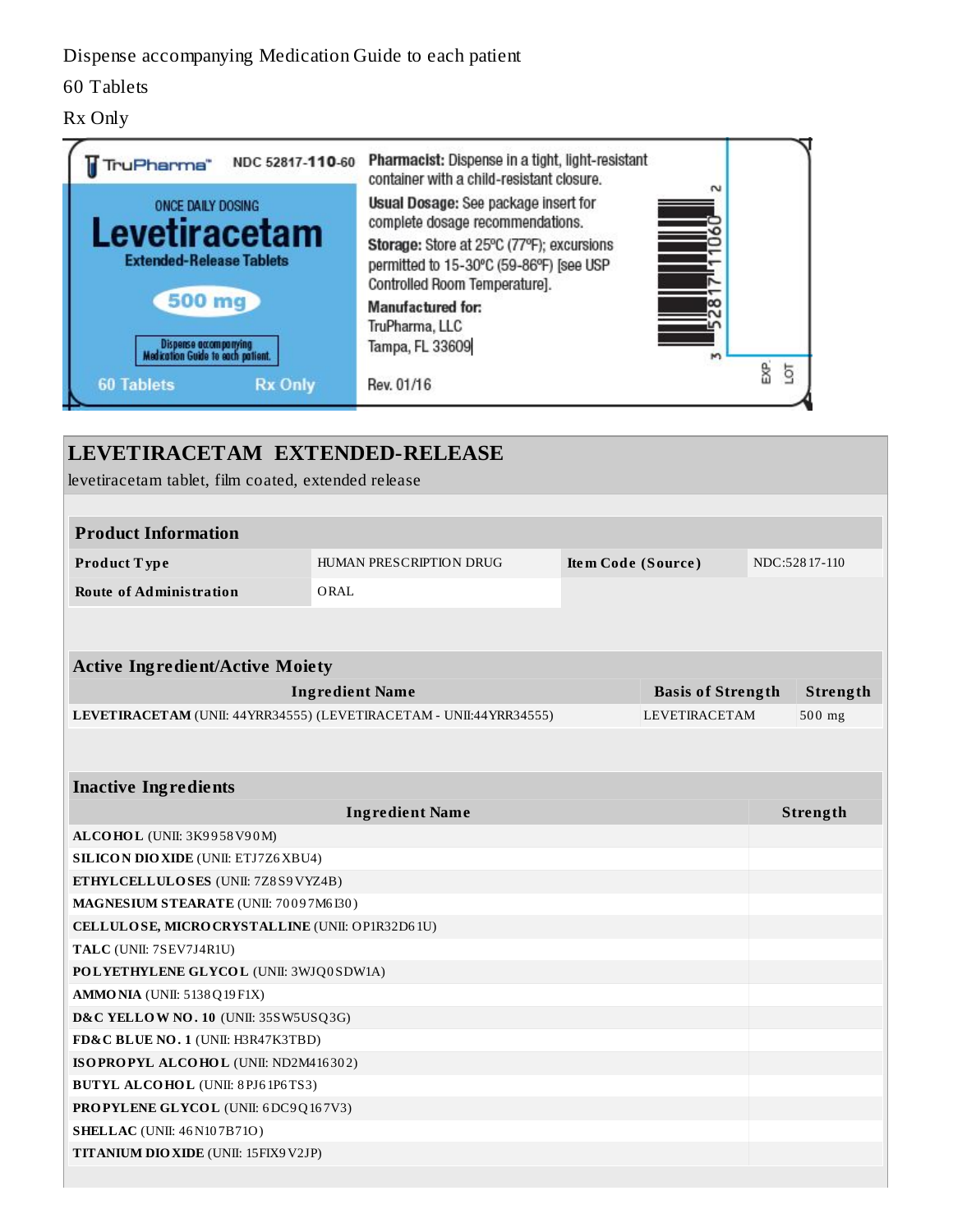|                | <b>Product Characteristics</b>                      |               |                                                     |                     |                                       |                              |
|----------------|-----------------------------------------------------|---------------|-----------------------------------------------------|---------------------|---------------------------------------|------------------------------|
|                | Color<br>white<br><b>Score</b>                      |               |                                                     | no score            |                                       |                              |
|                | <b>Shape</b>                                        | OVAL (oblong) |                                                     | <b>Size</b>         |                                       | 17 <sub>mm</sub>             |
|                | Flavor                                              |               |                                                     | <b>Imprint Code</b> |                                       | BOCA696                      |
|                | <b>Contains</b>                                     |               |                                                     |                     |                                       |                              |
|                |                                                     |               |                                                     |                     |                                       |                              |
|                | Packaging                                           |               |                                                     |                     |                                       |                              |
| #              | <b>Item Code</b>                                    |               | <b>Package Description</b>                          |                     | <b>Marketing Start</b><br><b>Date</b> | <b>Marketing End</b><br>Date |
| $\mathbf{1}$   | NDC:52817-110-<br>60                                | Product       | 60 in 1 BOTTLE, PLASTIC; Type 0: Not a Combination  |                     | 06/01/2020                            |                              |
| $\overline{2}$ | NDC:52817-110-<br>32                                | Product       | 300 in 1 BOTTLE, PLASTIC; Type 0: Not a Combination |                     | 06/01/2020                            |                              |
|                |                                                     |               |                                                     |                     |                                       |                              |
|                | <b>Marketing Information</b>                        |               |                                                     |                     |                                       |                              |
|                | <b>Marketing Category</b>                           |               | <b>Application Number or Monograph Citation</b>     |                     | <b>Marketing Start Date</b>           | <b>Marketing End Date</b>    |
|                | <b>ANDA</b>                                         | ANDA201464    |                                                     |                     | 06/01/2020                            |                              |
|                |                                                     |               |                                                     |                     |                                       |                              |
|                |                                                     |               |                                                     |                     |                                       |                              |
|                |                                                     |               | LEVETIRACETAM EXTENDED-RELEASE                      |                     |                                       |                              |
|                | levetiracetam tablet, film coated, extended release |               |                                                     |                     |                                       |                              |
|                |                                                     |               |                                                     |                     |                                       |                              |
|                | <b>Product Information</b>                          |               |                                                     |                     |                                       |                              |
|                | Product Type                                        |               | HUMAN PRESCRIPTION DRUG                             |                     | Item Code (Source)                    | NDC:52817-111                |

**Route of Administration** ORAL

| <b>Active Ingredient/Active Moiety</b>                             |                          |          |  |  |  |
|--------------------------------------------------------------------|--------------------------|----------|--|--|--|
| <b>Ingredient Name</b>                                             | <b>Basis of Strength</b> | Strength |  |  |  |
| LEVETIRACETAM (UNII: 44YRR34555) (LEVETIRACETAM - UNII:44YRR34555) | LEVETIRACETAM            | 750 mg   |  |  |  |
|                                                                    |                          |          |  |  |  |

**Inactive Ingredients Ingredient Name Strength ALCOHOL** (UNII: 3K9 9 58V9 0M) **SILICON DIOXIDE** (UNII: ETJ7Z6XBU4) **ETHYLCELLULOSES** (UNII: 7Z8 S9VYZ4B) **MAGNESIUM STEARATE** (UNII: 70 0 9 7M6 I30 ) **CELLULOSE, MICROCRYSTALLINE** (UNII: OP1R32D6 1U) **TALC** (UNII: 7SEV7J4R1U) **POLYETHYLENE GLYCOL** (UNII: 3WJQ0 SDW1A) **AMMONIA** (UNII: 5138Q19 F1X) **D&C YELLOW NO. 10** (UNII: 35SW5USQ3G) **FD&C BLUE NO. 1** (UNII: H3R47K3TBD)